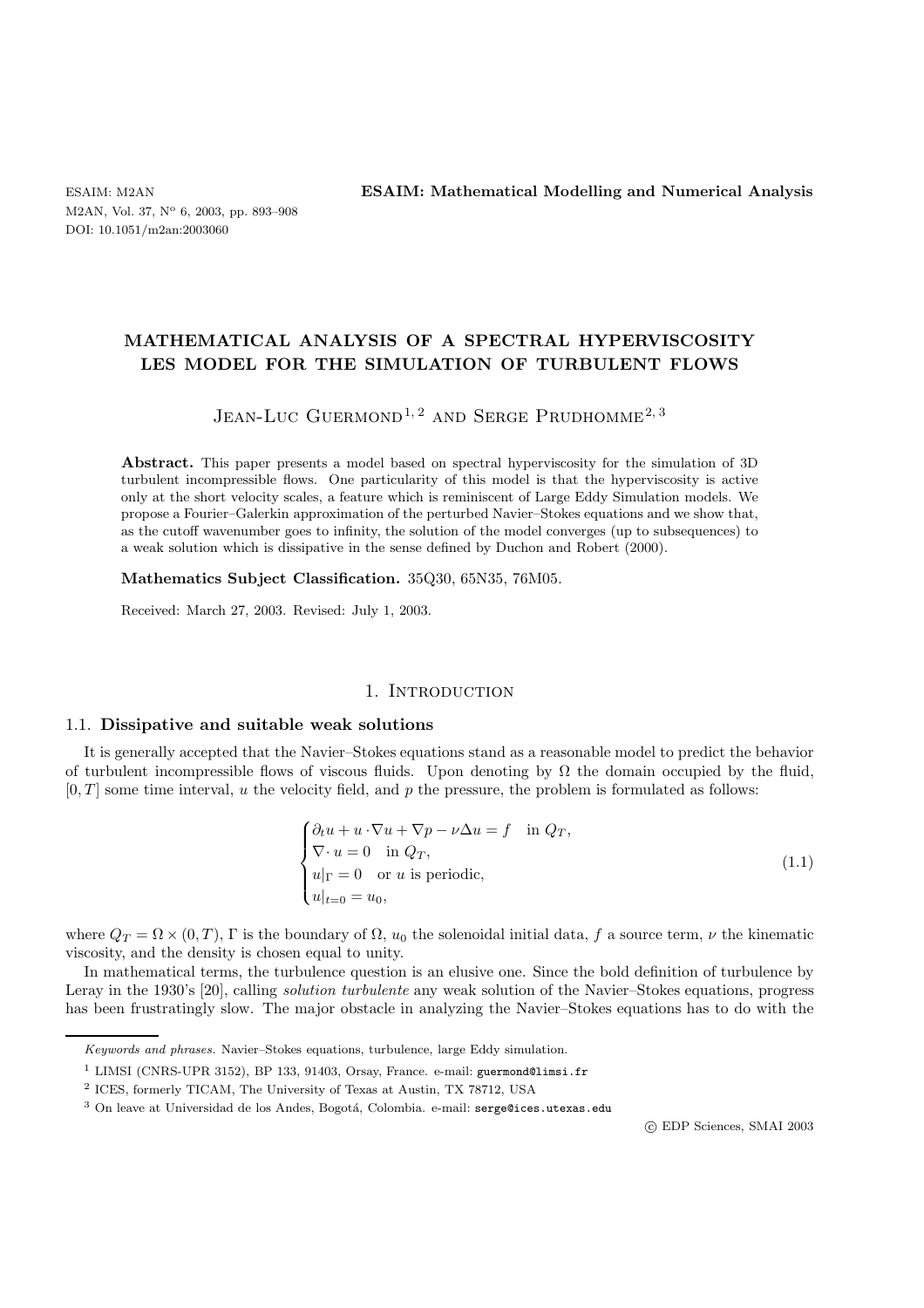question of uniqueness of solutions in 3D, a question not yet solved owing to the possibility that the occurrence of so-called vorticity bursts reaching scales smaller than the Kolmogorov scale cannot be excluded.

If weak solutions are not unique, a fundamental question is then to distinguish the physically relevant solutions. A possible piece of the puzzle may have been found by Scheffer [27], Caffarelli *et al.* [4], and Duchon and Robert [10] who introduced the notion of "dissipative solutions" or "suitable weak solutions:"

**Definition 1.1.** A weak solution to the Navier–Stokes equation is dissipative (or suitable) if it is in the class  $L^2(0,T;H^1(\Omega)) \cap L^\infty(0,T;L^2(\Omega))$  and is such that the local energy balance

$$
\partial_t \left(\frac{1}{2}u^2\right) + \nabla \cdot \left(\left(\frac{1}{2}u^2 + p\right)u\right) - \nu \Delta \left(\frac{1}{2}u^2\right) + \nu (\nabla u)^2 - f \cdot u \le 0 \tag{1.2}
$$

is satisfied in the sense of distributions.

It is remarkable that, to date, it is for the class of "suitable weak solutions" that the best partial regularity result has been proved (see Caffarelli *et al.* [4] and Scheffer [27]); that is, the one-dimensional Hausdorff measure of singular points of such solutions is zero. In other words, dissipative solutions (or suitable weak solutions) are almost classical (*i.e.*, smooth). Whether these solutions are indeed classical is still far from being clear (see *e.g.* Scheffer [28]).

Moreover, Duchon and Robert have given an explicit form of the distribution,  $D(u)$ , that is missing in the left-hand side of (1.2) to reach equality. For a smooth flow, the distribution in question is zero; but for nonregular flow it may be nontrivial. Dissipative solutions are those such that  $D(u) \geq 0$ . As pointed out by Duchon and Robert, it is remarkable that the *solutions turbulentes* of Leray are dissipative.

Since it is not yet known whether weak solutions obtained as limits of Galerkin approximations are dissipative (or suitable), the principle driving our line of thoughts in the present paper is to conjecture that, indeed, it is not the case, and that (1.2) is a reasonable criterion for selecting almost classical solutions.

#### 1.2. **Large Eddy Simulations**

In recent years, significant progress toward the development of turbulent models has occurred based on the idea that the whole range of flow scales may not be important in many significant engineering applications. This has led modelers to devise artifacts for representing the interaction between the unreachable small scales and the large ones. These models are commonly known as Large Eddy Simulation (LES) models, an acronym coined in the ground breaking paper of Leonard [19]. The primary goal of LES is to modify the Navier–Stokes equations in order to obtain a new system of equations which is more amenable to approximation while retaining all the most energetic features of the unperturbed problem. Many LES models have been proposed, but no satisfactory mathematical theory for LES has yet emerged.

The authors have recently attempted to analyze Large Eddy Simulation models from a mathematical perspective, [11]. This work lead us to suggest some criteria for developing a rigorous mathematical theory of LES. We proposed that a LES model should regularize the Navier–Stokes equations and should be able to select physically relevant solutions like dissipative solutions *`a la* Duchon–Robert. For instance, Leray's regularization satisfies these two criteria. As a matter of fact, Leray's mollification is at the origin of the so-called NS- $\alpha$ model  $[6]$ . The nonlinear viscosity models of Ladyženskaja, Lions, and Kaniel  $[12, 16, 17, 23]$  also comply with the proposed criteria. Among the admissible nonlinear viscosity is the p-Laplacian provided  $p-2 > \frac{1}{2}$ . Since Smagorinsky's model [29] is a 3-Laplacian, this model selects dissipative solutions. This fact may be one of the reasons, among possibly many, explaining the effectiveness of the Smagorinsky model and its many variants frequently reported in the literature, see *e.g.* [8]. On the other hand, LES methods based on spectral approximations generally fall short of complying with these two criteria. The spectral viscosity model of Tadmor [5,25,30], which was originally developed for nonlinear scalar conservation laws, and later extended to large eddy simulation of viscous flows by Karamanos and Karniadakis [13] or Adams and Stolz [1], may not yield a dissipative solution. Other techniques such as the spectral eddy-viscosity methods developed by Kraichnan [15], Chollet and Lesieur [7], Lamballais, Métais, and Lesieur [18], Lesieur and Roggalo [21], or McComb and Young [26],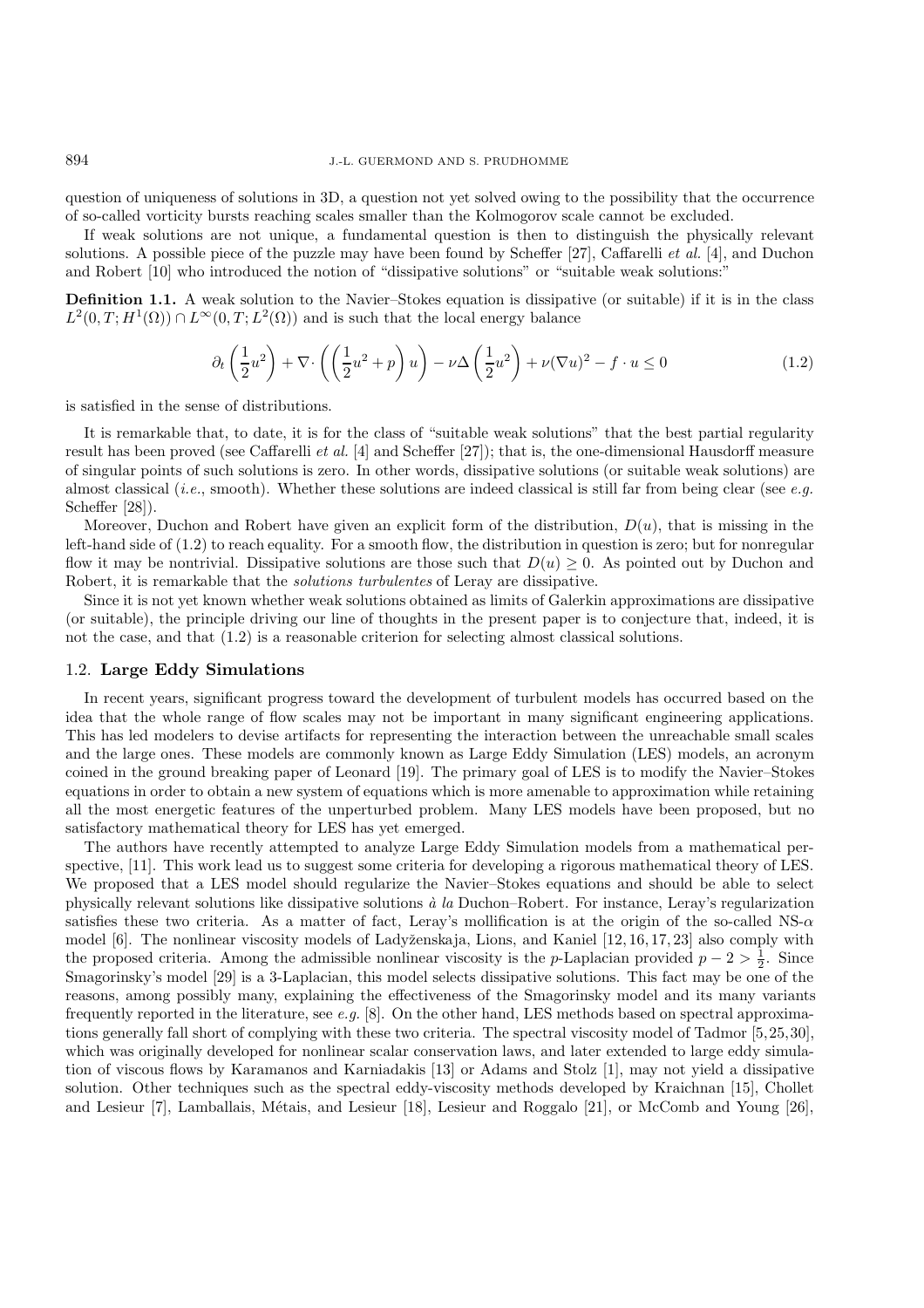generally lose spectral accuracy when the flow is eventually resolved and does not guarantee convergence to a dissipative solution when the cutoff goes to infinity. As an alternative to these methods, the goal of the present paper is to present a new spectral hyperviscosity model, following an approach proposed by Lions [22, 24], and to show that this technique preserves spectral accuracy and guarantees convergence to a dissipative solution.

#### 1.3. **Organization of the paper**

The paper is organized as follows. In Section 2 we introduce Lions' hyperviscosity model and briefly recall important results. In essence this type of viscosity regularizes the Navier–Stokes equations and selects dissipative solutions provided the exponent of the hyperviscosity is larger than  $\frac{5}{4}$ . In Section 3 we introduce a fully discrete spectral approximation of the Navier–Stokes equations, and we show how to tune the hyperviscosity model so that it introduces the least possible dissipation (*i.e.* it remains spectrally consistent) while ensuring the limit solution to be dissipative. The two main results of the paper are embodied in Theorem 4.1 and Theorem 5.1, which are proved in Section 4 and in Section 5, respectively. Concluding remarks follow in Section 6.

#### 1.4. **Notations and conventions**

As usual, we denote by  $H^m(\Omega)$  the Sobolev spaces of functions in  $L^2(\Omega)$  with partial derivatives of order up to m in  $L^2(\Omega)$ . We do not make notational distinctions between vector- and scalar-valued functions. Given a real number  $p, 1 \le p \le \infty$ , we denote by  $p'$  its conjugate such that  $\frac{1}{p} + \frac{1}{p'} = 1$ .

In the following,  $A \lesssim B$  means that  $A \leq cB$  where c is a generic constant which may depend on the data f,  $u_0, v, Ω$ . In Section 2 the generic constant may also depend on the parameter  $\epsilon$ , but in the rest of the paper this constant does not depend on the discretization parameters, namely N and  $\epsilon_N$ . That is, all the estimates derived in Section 3 and further are uniform with respect to the discretization parameters.

# 2. The hyperviscosity model

The hyperviscosity model proposed by Lions [22, 24] consists in perturbing the Navier–Stokes equations as follows

$$
\begin{cases}\n\partial_t u + u \cdot \nabla u + \nabla p - \nu \Delta u + \epsilon (-\Delta)^m u = f & \text{in } Q_T, \\
\nabla \cdot u = 0 & \text{in } Q_T, \\
u, \frac{\partial u}{\partial n}, \dots, \frac{\partial^{m-1} u}{\partial n^{m-1}} = 0 & \text{or } u \text{ is periodic}, \text{ on } \Gamma, \\
u|_{t=0} = u_0,\n\end{cases}
$$
\n(2.1)

where  $\epsilon > 0$ . The appealing aspect of this perturbation is that it yields a wellposed problem in the standard sense when  $m \geq \frac{5}{4}$  in three space dimensions. More precisely, upon denoting by  $d \geq 2$  the space dimension, we have the following result.

**Theorem 2.1** (Lions [24]). *Assume*  $f \in L^2(0,T; L^2(\Omega))$  *and*  $u_0 \in H^m(\Omega)$ *. Problem (2.1) has a unique solution in*  $L^{\infty}(0,T; H^m(\Omega))$  *for all times*  $T > 0$  *if*  $m \geq \frac{d+2}{4}$ *.* 

*Proof.* We review here the main arguments of the proof as they will be subsequently referred to in the paper. Testing the momentum equation by u yields

$$
\frac{1}{2}\frac{\mathrm{d}}{\mathrm{d}t}||u||_{L^{2}}^{2} + \nu||\nabla u||_{L^{2}}^{2} + \epsilon \sum_{[\alpha]=m}||D^{\alpha}u||_{L^{2}}^{2} = (f, u)
$$
\n(2.2)

which, after simplification and integration in time, gives the following estimate:

$$
||u||_{L^{2}}^{2} + \int_{0}^{T} ||u||_{H^{m}}^{2} dt \lesssim ||u_{0}||_{L^{2}}^{2} + ||f||_{L^{2}(L^{2})}^{2}.
$$
\n(2.3)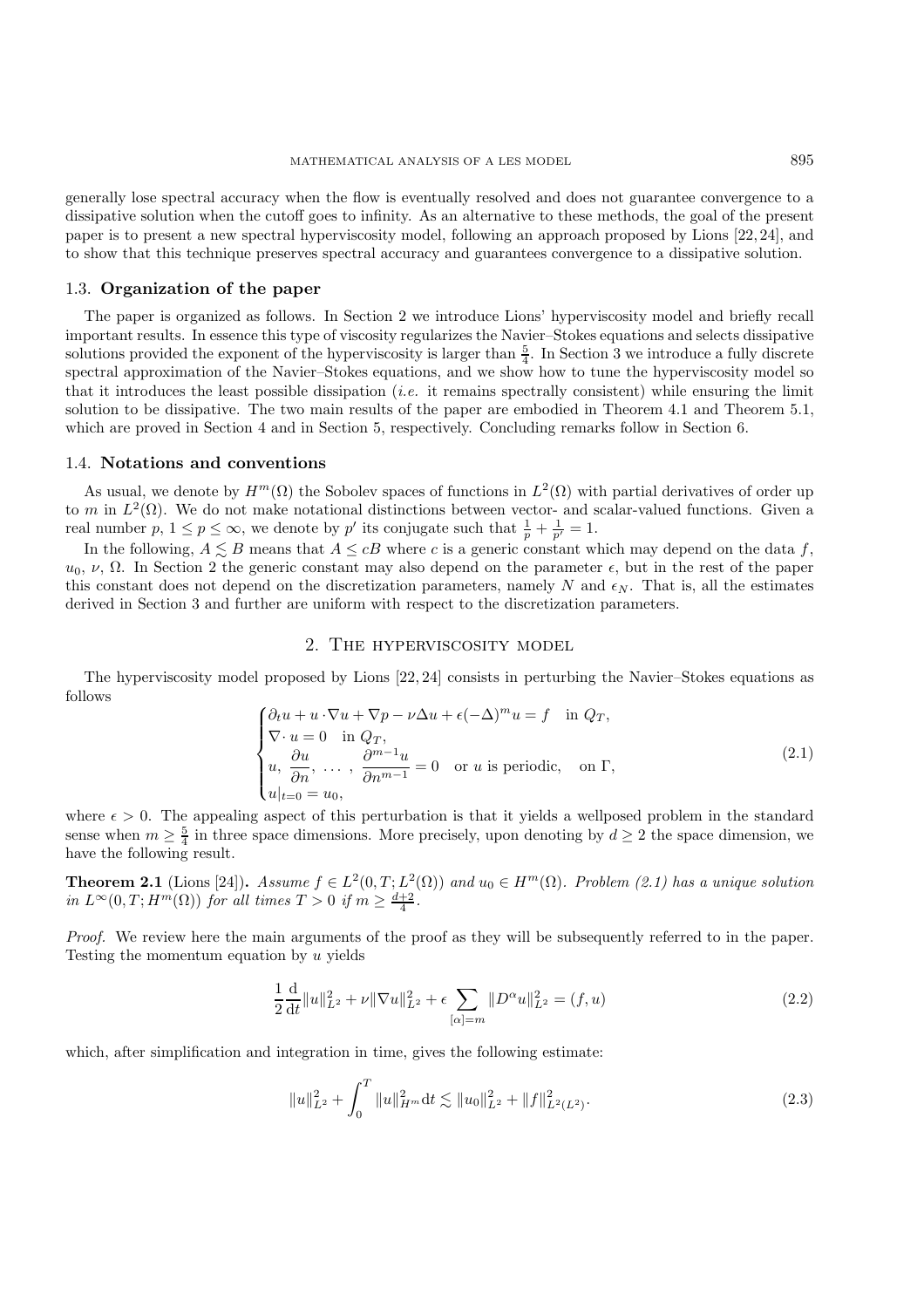In a similar manner, testing by  $u_t$  yields

$$
||u_t||_{L^2(L^2)}^2 + ||u||_{H^m}^2 \lesssim ||u_0||_{H^m}^2 + \int_0^T dt \int_{\Omega} |u|^2 |\nabla u|^2 dx + ||f||_{L^2(L^2)}^2.
$$

Using Hölder's inequality, we may write

$$
\int_{\Omega} |u|^2 |\nabla u|^2 \, \mathrm{d}x \lesssim ||u||_{L^{2p}}^2 ||\nabla u||_{L^{2p'}}^2.
$$

Moreover, owing to Sobolev inequalities we also have

$$
||u||_{L^{2p}} \lesssim ||\nabla u||_{L^{2p'}} \quad \text{if} \quad \frac{1}{2p} \ge \frac{1}{2p'} - \frac{1}{d},
$$
  

$$
||\nabla u||_{L^{2p'}} \lesssim ||u||_{H^m} \quad \text{if} \quad \frac{1}{2p'} \ge \frac{1}{2} - \frac{m-1}{d}.
$$

These two conditions yield

$$
m \ge \frac{d+2}{4} \quad \text{and} \quad p' \ge \frac{2d}{d+2},\tag{2.4}
$$

and

$$
||u_t||_{L^2(L^2)}^2 + ||u||_{H^m}^2 \lesssim ||u_0||_{H^m}^2 + \int_0^T ||u||_{H^m}^2 ||u||_{H^m}^2 dt + ||f||_{L^2(L^2)}^2
$$

and since  $\int_0^T \|u\|_{H^m}^2 dt$  is bounded (from estimate (2.3)), Gronwall's lemma yields

$$
||u_t||_{L^2(L^2)} + ||u||_{L^\infty(H^m)} \lesssim c(\nu, u_0, f, \epsilon).
$$
\n(2.5)

Existence of solutions in the class  $L^{\infty}(0, T; H^m)$ , for all  $T > 0$ , is then proved by means of the Galerkin technique using the *a priori* estimates  $(2.3)$ – $(2.5)$  (see Lions [24]).

Uniqueness of solutions is shown as follows. Let  $u_1$  and  $u_2$  be two solutions in the  $L^{\infty}(0,T; H^m(\Omega))$  class, and let us set  $u = u_1$  and  $w = u_2 - u_1$ . We first look for an estimate on the nonlinear term. Upon denoting by q a real number such that  $1 \le q \le \infty$ , we infer

$$
\int_{\Omega} (w \cdot \nabla) u \cdot w \,dx \lesssim ||w||^2_{L^{2q'}} ||\nabla u||_{L^q}.
$$

Then, assuming  $m \ge (d+2)/4$ , and taking  $p'_0 = 2d/(d+2)$ , it follows that

$$
\frac{1}{2p'_0} \ge \frac{1}{2} - \frac{m-1}{d}.
$$

Therefore, by selecting  $q = 2p'_0$ , we have

$$
\|\nabla u\|_{L^q}\lesssim \|u\|_{H^m}.
$$

Moreover, with these values for  $p'_0$  and q, we can check that  $q' = 2p_0/(1+p_0) \le p_0$ . It follows that  $2 \le 2q' \le 2p_0$ , so that we can use the interpolation inequality (see for example Brezis [3, p.57])

$$
\|w\|_{L^{2q'}}\lesssim \|w\|_{L^2}^q\|w\|_{L^{2p_0}}^{1-a},\qquad {\rm with}\quad \frac{1}{2q'}=\frac{a}{2}+\frac{1-a}{2p_0}.
$$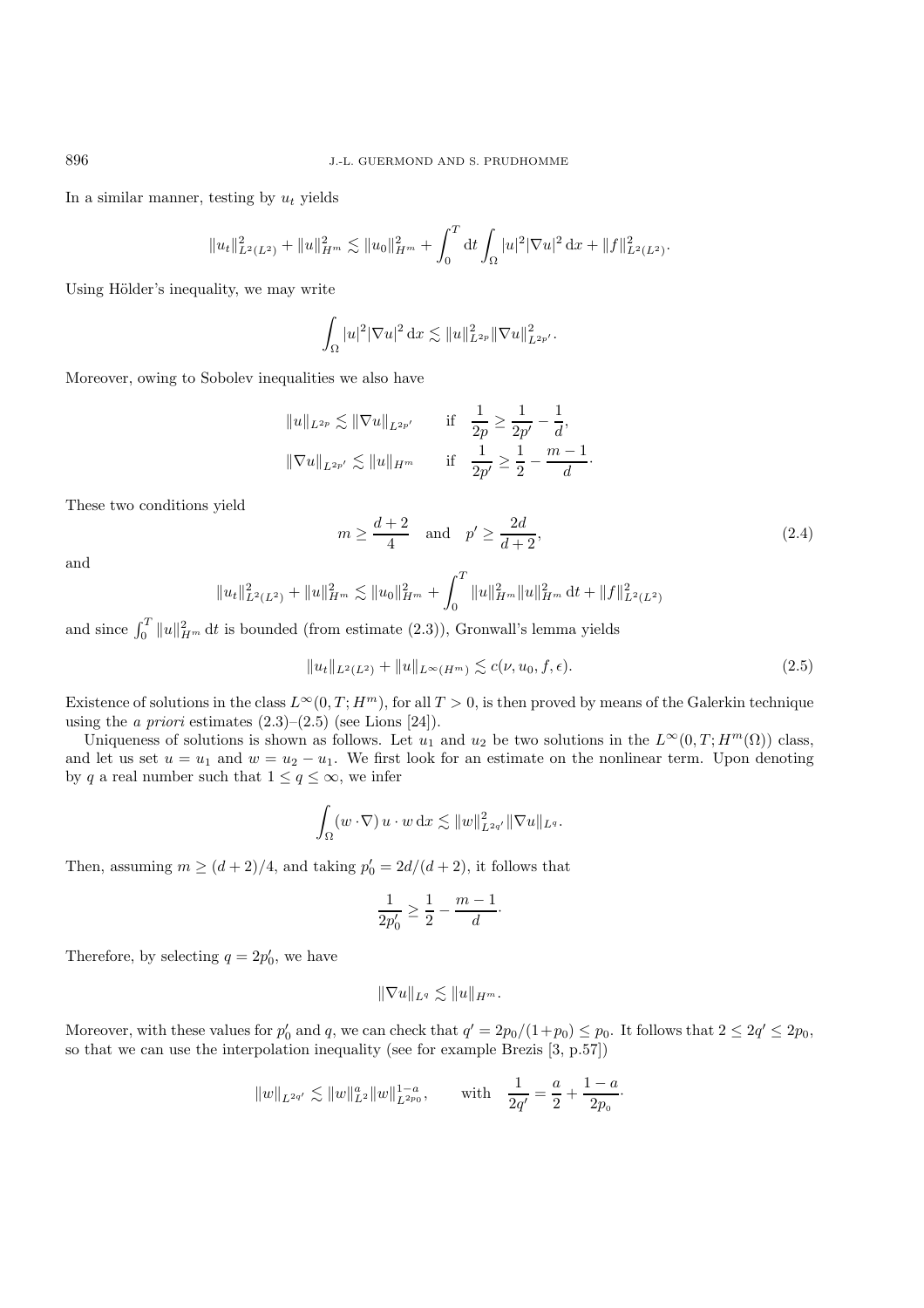A straightforward calculation yields the value  $a = \frac{1}{2}$ . Moreover, since for this particular choice of  $p_0$ ,  $H^m(\Omega) \subset$  $L^{2p_0}(\Omega)$ , *i.e.*,  $||w||_{L^{2p_0}} \lesssim ||w||_{H^m}$ , we have

$$
\|w\|_{L^{2q'}}^2\lesssim \|w\|_{L^2}\|w\|_{L^{2p_0}}\lesssim \|w\|_{L^2}\|w\|_{H^m}.
$$

Combining the previous results, we arrive at the estimate:

$$
\int_{\Omega} (w \cdot \nabla) u \cdot w \,dx \lesssim \|w\|_{L^2} \|w\|_{H^m} \|u\|_{H^m}.
$$

Finally, after subtracting the two momentum equations satisfied by  $u_1$  and  $u_2$  respectively, multiplying the result by  $w$ , and using the fact that  $u_2$  is solenoidal, we obtain

$$
\|w\|_{L^2}^2+\int_0^T\|w\|_{H^m}^2\,\mathrm{d} t\lesssim \int_0^T\|w\|_{L^2}\|w\|_{H^m}\|u\|_{H^m}\,\mathrm{d} t\lesssim \int_0^T\|w\|_{L^2}\|w\|_{H^m}\,\mathrm{d} t.
$$

Gronwall's lemma yields  $w = 0$ ; in other words,  $u_2 = u_1$ .

**Corollary 2.1.** Let  $(u_{\epsilon})$  denote a sequence of solutions to (2.1) as  $\epsilon$  tends to zero. Under the assumptions of *Theorem 2.1, there exist subsequences*  $(u_{\epsilon}$  *that converge to a weak solution* u of (1.1), weakly in  $L^2(0,T;H^1)$ and strongly in  $L^2(0,T;L^2)$ . In addition, u is dissipative in the sense of Definition 1.1.

*Proof.* See the proof of Theorem 4.1 and of Theorem 5.1 where stronger results are proved.  $\square$ 

**Remark 2.1.** The hyperviscosity model of Lions is a LES model commonly used in the numerical simulation of geophysical flows (see *e.g.* Basdevant *et al.* [2], Kevlahan and Farge [14]). Corollary 2.1 actually shows that the hyperviscosity model complies with our requirements that a LES model should be a regularization when the regularization parameter,  $\epsilon$ , is fixed (*i.e.* yields a unique classical solution), and should yield a dissipative solution as  $\epsilon$  goes to zero (we refer the reader to [11] where this point of view is discussed in details).

In the next sections, we turn our attention to the numerical point of view. We want to approximate the solution of (2.1) by means of the Galerkin technique, and we want to tune the hyperviscosity model so as to introduce the least possible dissipation, while still complying with the requirement that the limit solution be dissipative when both the inverse of the cutoff wavenumber and the regularization parameter tend to zero. The main results are established in Theorem 4.1 and Theorem 5.1.

# 3. A spectral hyperviscosity model

We propose in this section to construct a spectral hyperviscosity model based on the program described above. One particularity of the model is that the hyperviscosity must act only on the short scales of the velocity field. We will show that this hyperviscosity perturbation remains small when compared with the norm of the solution (see Prop. 3.1). Henceforth we assume that  $\Omega$  is the 3D torus,  $\Omega = (0, 2\pi)^3$ , so that periodic boundary conditions are enforced. Moreover, we assume that f and  $u_0$  are of zero mean value and that f is solenoidal. The latter assumption is not restrictive since any gradient component of f can be added to the pressure.

#### 3.1. **Preliminaries and Fourier approximations**

For any  $z \in \mathbb{C}^{\ell}$ ,  $1 \leq \ell \leq 3$ , we denote by |z| the Euclidean norm and by  $|z|_{\infty}$  the maximum norm. We denote by  $\overline{z}$  the conjugate of z. Recall that Sobolev spaces  $H^s(\Omega)$ ,  $s \geq 0$ , can be equivalently defined in terms of Fourier series as follows

$$
H^{s}(\Omega) = \left\{ u = \sum_{k \in \mathbb{Z}^{3}} u_{k} e^{ik \cdot x}, u_{k} = \overline{u}_{-k}, \sum_{k \in \mathbb{Z}^{3}} (1 + |k|^{2})^{s} |u_{k}|^{2} < +\infty \right\}.
$$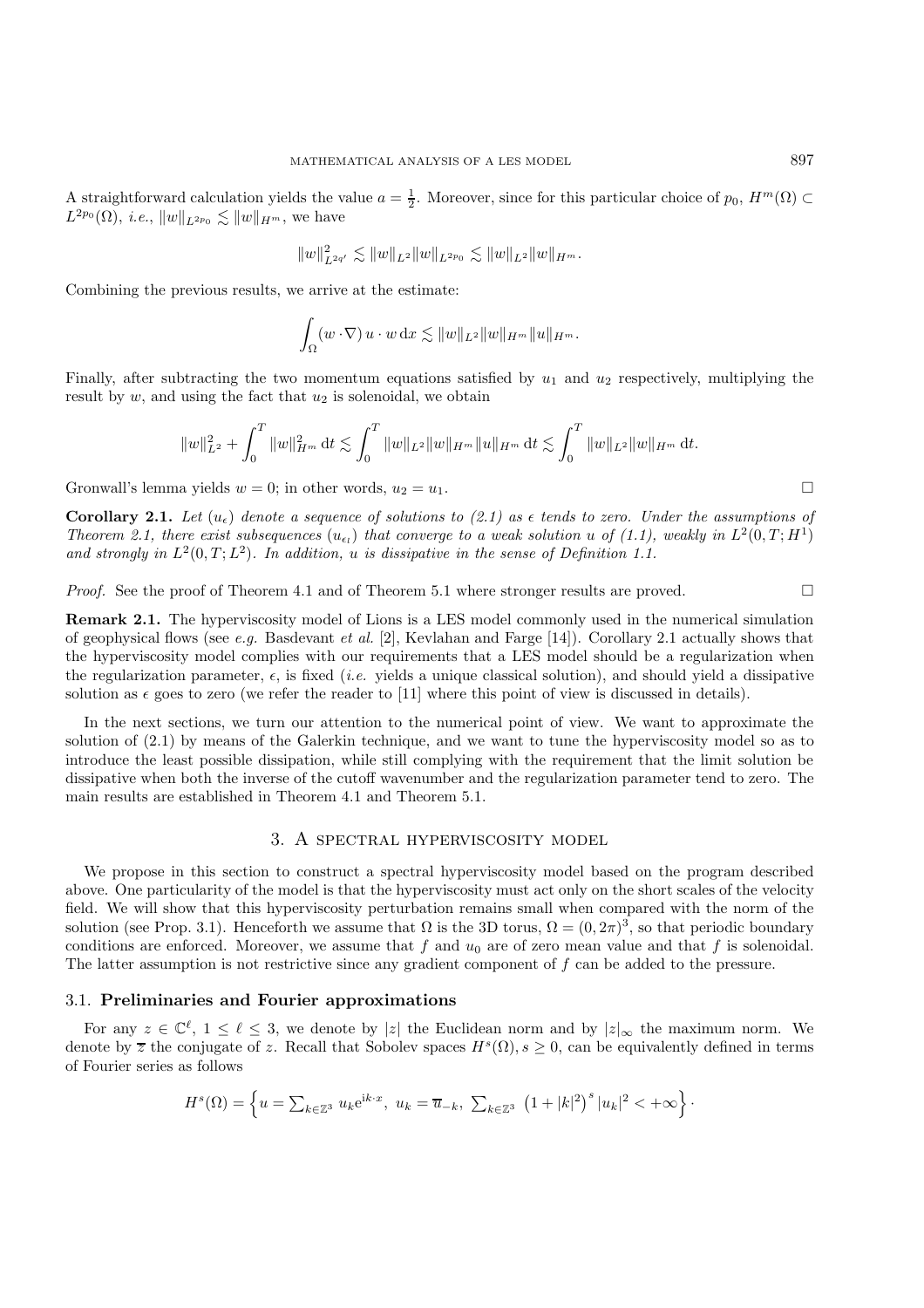In other words, the set of trigonometric polynomials  $\exp(ik \cdot x)$ ,  $k \in \mathbb{Z}^3$ , is complete and orthogonal in  $H^s(\Omega)$  for all  $s \geq 0$ . The scalar product in  $L^2(\Omega)$  is denoted by  $(u, v) = (2\pi)^{-3} \int_{\Omega} u \overline{v}$  and the dual of  $H^s(\Omega)$  by  $H^{-s}(\Omega)$ . We introduce the closed subspace  $\dot{H}^s(\Omega)$  of  $H^s(\Omega)$  composed of the functions of zero mean value. We will make use of the following equivalent norms

$$
||u||_{\dot{H}^s}^2 = \sum_{k\neq 0,\,k\in\mathbb{Z}^3} |k|^{2s}|u_k|^2.
$$

Recall that the Poincaré inequality holds in  $H<sup>s</sup>(\Omega)$ .

Let  $N$  be a positive integer, henceforth referred to as the cutoff wave number. We introduce the set of trigonometric polynomials of partial degree less than or equal to  $N$ :

$$
\mathbb{P}_N = \left\{ p(x) = \sum_{|k| \in \mathbb{N}} c_k e^{ik \cdot x}, c_k = \overline{c}_{-k} \right\},\,
$$

and denote by  $\dot{\mathbb{P}}_N$  the subspace of  $\mathbb{P}_N$  composed of the trigonometric polynomials of zero mean value. We also consider the truncation operator  $P_N : H^s(\Omega) \longrightarrow \mathbb{P}_N$  such that

$$
H^{s}(\Omega) \ni \sum_{k \in \mathbb{Z}^3} v_k e^{ik \cdot x} = v \longmapsto P_N v = \sum_{|k|_{\infty} \le N} v_k e^{ik \cdot x} \in \mathbb{P}_N.
$$

Important properties of this operator are listed below:

#### **Lemma 3.1.**  $P_N$  *satisfies the following properties:*

- 1)  $P_N$  *is the restriction on*  $H^s(\Omega)$  *of the*  $L^2$  *projection onto*  $\mathbb{P}_N$ *.*
- 2)  $\forall s \geq 0, \|P_N\|_{\mathcal{L}(H^s(\Omega) \cdot H^s(\Omega))} \leq 1.$
- 3) P<sup>N</sup> *commutes with differentiation operators.*
- 4)  $\forall v \in H^s(\Omega)$ ,  $\forall \mu, 0 \leq \mu \leq s$ ,  $||v P_N v||_{H^{\mu}} \leq N^{\mu-s}||v||_{H^s}$ .
- 5)  $\forall v \in \mathbb{P}_N, \ \forall \mu, s, \ s \leq \mu, \ \|P_N v\|_{H^\mu} \leq N^{\mu-s} \|v\|_{H^s}.$

Finally, to approximate the velocity and the pressure fields we introduce the following finite-dimensional vector spaces:

$$
X_N = \dot{\mathbb{P}}_N^3, \quad \text{and} \quad M_N = \dot{\mathbb{P}}_N. \tag{3.1}
$$

#### 3.2. **Definition of the model**

The construction of the hyperviscosity model involves the definition of a vanishing viscosity amplitude  $\epsilon_N$ and a hyperviscosity kernel  $Q(x)$ . We choose to construct the kernel in such a way that it acts only on the high wave numbers of the velocity field, namely  $N_i \leq |k|_{\infty} \leq N$ ,  $N_i$  standing for an intermediate cutoff wave number. This idea is quite similar to the spectral viscosity technique that Tadmor [5, 25, 30] developed for nonlinear scalar conservation laws.

We start by introducing the hyperviscosity exponent  $\alpha$ , which will play a role similar to m in the hyperviscosity model of Lions. We assume

$$
\alpha > \frac{5}{4}.\tag{3.2}
$$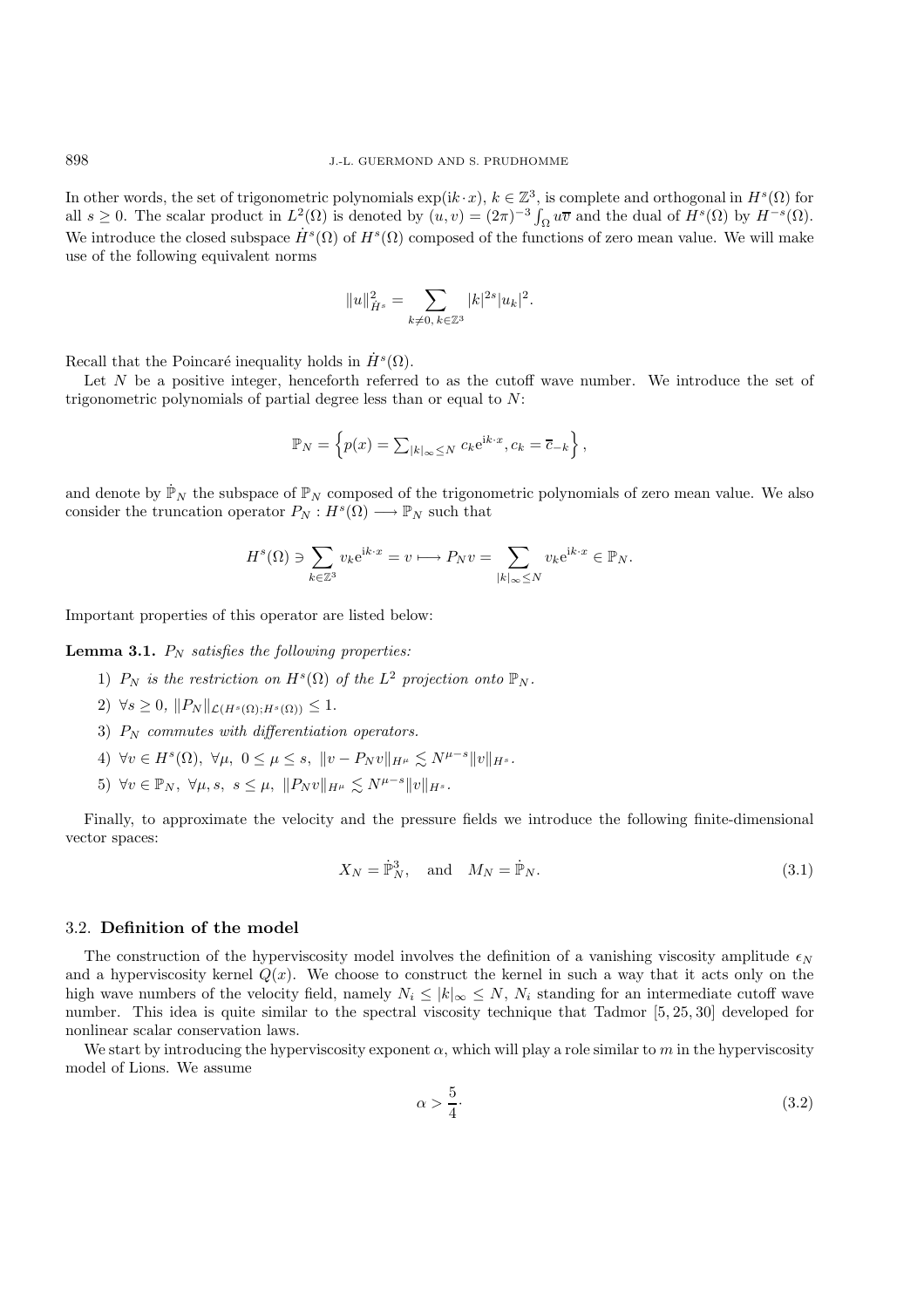TABLE 1. Admissible values of the parameters  $\alpha$ ,  $\beta$ , and  $\theta$ .

| $\alpha$ |               | 2           | 3             |                                | 5               |
|----------|---------------|-------------|---------------|--------------------------------|-----------------|
|          | -             | $\tilde{=}$ | $\frac{1}{3}$ | 48<br>$\overline{\phantom{1}}$ | $\frac{80}{13}$ |
| θ        | $\frac{1}{6}$ | Ξ           | $\frac{1}{9}$ | 7                              | $\frac{1}{13}$  |

Then, we define the vanishing viscosity amplitude  $\epsilon_N$ , the intermediate cutoff wave number  $N_i$ , and the hyperviscosity kernel  $Q(x)$  as follows:

$$
\begin{cases}\n\epsilon_N = N^{-\beta}, & \text{with } 0 < \beta < 2\alpha \\
N_i = N^{\theta}, & \text{with } \theta = \frac{\beta}{2\alpha}, \\
Q(x) = (2\pi)^{-3} \sum_{N_i \le |k|_{\infty} \le N} |k|^{2\alpha} e^{ik \cdot x}.\n\end{cases}
$$
\n(3.3)

Note that with these definitions, we have  $\epsilon_N = N_i^{-2\alpha}$ . Furthermore, we assume that the parameter  $\beta$  satisfies the following bounds:

$$
0 < \beta < \begin{cases} \frac{4\alpha - 5}{2} & \text{If } \alpha \le \frac{3}{2}, \\ \frac{4\alpha(\alpha - 1)}{2\alpha + 3} & \text{Otherwise.} \end{cases} \tag{3.4}
$$

These conditions imply the following bounds on  $\theta$ :

$$
0 < \theta < \begin{cases} 1 - \frac{5}{4\alpha} & \text{If } \alpha \le \frac{3}{2}, \\ 1 - \frac{5}{2\alpha + 3} & \text{Otherwise.} \end{cases}
$$
 (3.5)

**Remark 3.1.** As  $\beta$  increases, the vanishing viscosity amplitude decreases and the range of wave numbers in which the kernel  $Q(x)$  is active shrinks. Some admissible values of the parameters  $\alpha$ ,  $\beta$ , and  $\theta$  are shown in Table 1. Proposition 3.1 shows that the resulting hyperviscosity perturbation is spectrally small.

**Remark 3.2.** In practice, one can also define the hyperviscosity kernel as follows:

$$
Q(x) = \frac{1}{(2\pi)^3} \sum_{N_i \le |k|_{\infty} \le N} \hat{Q}_{|k|} |k|^{2\alpha} e^{ik \cdot x},
$$

where the viscosity coefficients  $\hat{Q}_{|k|}$  are such that

$$
|1-\hat{Q}_{|k|}|\lesssim \frac{N_i^{2\alpha}}{|k|^{2\alpha}},\qquad \forall |k|_{\infty}\geq N_i.
$$

This definition has the practical advantage of ensuring a smooth transition of the viscosity coefficients across the threshold  $N_i$ . All the results of the paper hold also with this definition.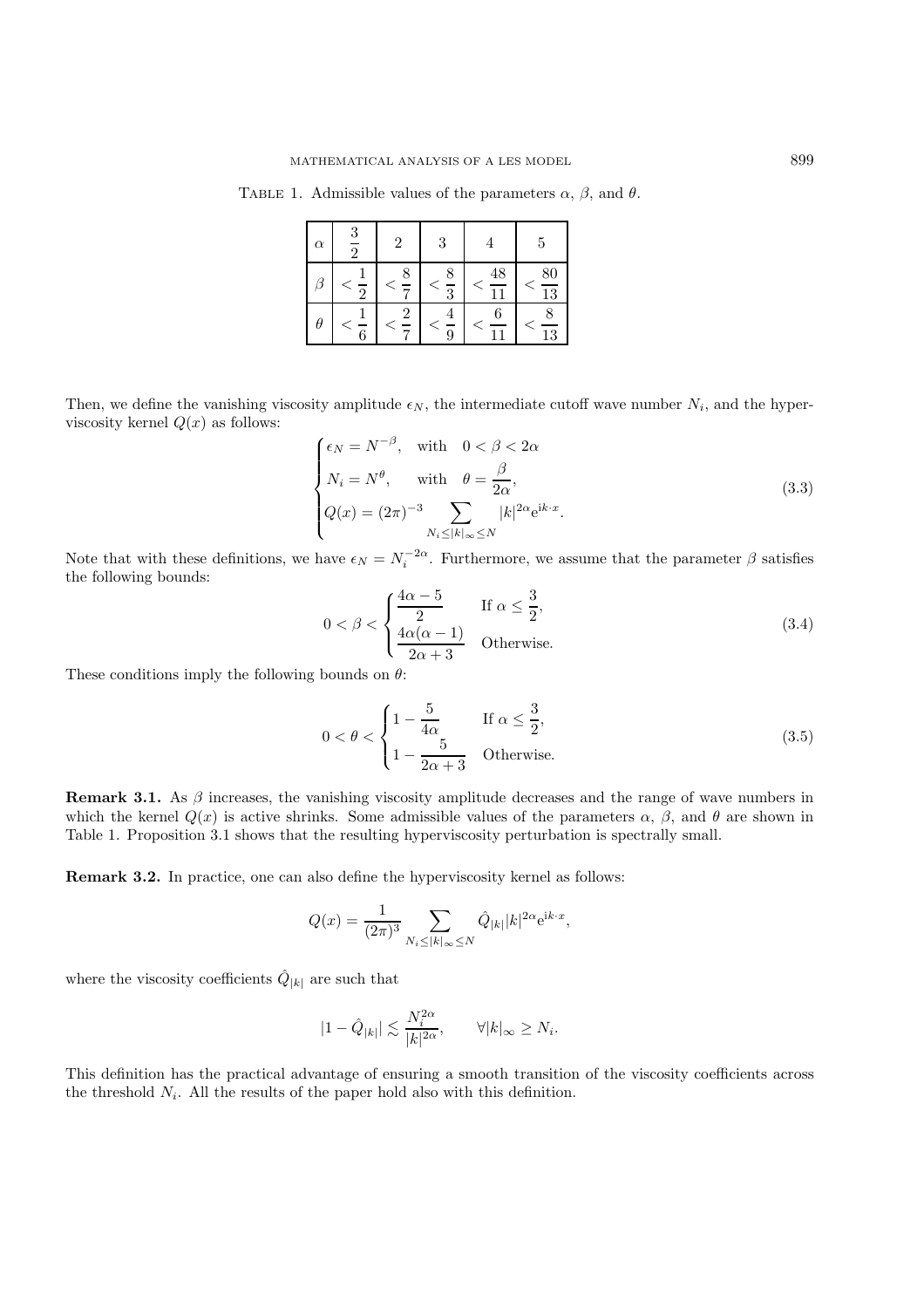The spectral hyperviscosity model consists of seeking Fourier–Galerkin approximations of (1.1) as follows:

Find 
$$
u_N \in C^1([0, T]; X_N)
$$
 and  $p_N \in C^0([0, T]; M_N)$  such that  
\n
$$
(\partial_t u_N, v) + (u_N \cdot \nabla u_N, v) - (p_N, \nabla \cdot v) + \nu(\nabla u_N, \nabla v)
$$
\n
$$
+ \epsilon_N(Q*u_N, v) = (f, v), \qquad \forall v \in X_N, \forall t \in (0, T],
$$
\n
$$
(\nabla \cdot u_N, q) = 0, \qquad \forall q \in M_N, \forall t \in (0, T],
$$
\n
$$
(3.6)
$$
\n
$$
u_N|_{t=0} = P_N u_0
$$

where  $Q\ast u_N$  denotes the convolution product:

$$
Q * u_N(x) = \int_{\Omega} u_N(y) Q(x - y) dy = \sum_{N_i \le |k|_{\infty} \le N} |k|^{2\alpha} u_k e^{ik \cdot x}.
$$
 (3.7)

**Remark 3.3.** We observe that  $u_N$  is solenoidal. Indeed,  $\nabla \cdot u_N$  is in  $M_N$  so that replacing q by  $\nabla \cdot u_N$  in (3.6) yields  $\|\nabla \cdot u_N\|_{L^2} = 0$ , that is  $\nabla \cdot u_N = 0$ .

**Proposition 3.1.** *The hyperviscosity perturbation is spectrally small in the sense that*

$$
\epsilon_N \|Q \ast u_N\|_{L^2} \lesssim N^{-\theta s} \|u_N\|_{H^s}, \qquad \forall u_N \in H^s(\Omega), \ \forall s \ge 2\alpha. \tag{3.8}
$$

*Proof.* Starting from the definition of the convolution product, we infer

$$
||Q*u_N||_{L^2}^2 = \sum_{N_i \le |k|_{\infty} \le N} |k|^{4\alpha} |u_k|^2.
$$

Using the fact that  $2\alpha \leq s$  and that  $N_i \leq |k|_{\infty} \leq |k|$ , we have:

$$
|k|^{4\alpha} = N_i^{4\alpha} \left(\frac{|k|}{N_i}\right)^{4\alpha} \le N_i^{4\alpha} \left(\frac{|k|}{N_i}\right)^{2s} = N_i^{4\alpha - 2s} |k|^{2s}.
$$

Moreover, from the definition of  $N_i$  and  $\theta$ , we have

$$
N_i^{4\alpha - 2s} = N^{\theta(4\alpha - 2s)} = N^{2(2\alpha\theta - \theta s)} = N^{2\beta - 2\theta s}
$$

so that

$$
\epsilon_N^2 \|Q*u_N\|_{L^2}^2 \le N^{-2\beta} N^{2\beta-2\theta s} \sum_{N_i \le |k|_\infty \le N} |k|^{2s} |u_k|^2 \le N^{-2\theta s} \|u_N\|_{H^s}^2
$$

which establishes the result stated in  $(3.8)$ .

**Remark 3.4.** Note that for  $s \geq 2\alpha$ , we have  $\theta s \geq \beta$  and  $N^{-\theta s} \leq N^{-\beta}$ . Thus, as N grows larger, the consistency error,  $N^{-\theta s}$ , is far smaller than  $\epsilon_N$ .

# 4. Convergence to a weak solution of the nse

In this section we show that, up to subsequences, the solution of the spectral hyperviscosity model (3.6) converges to a weak solution of the Navier–Stokes equation as  $N$  goes to infinity. This result is stated in the following theorem.

**Theorem 4.1.** *Let*  $f \in L^2(0,T;L^2(\Omega))$  *and*  $u_0 \in H^{\alpha}(\Omega)$ *. Assuming that (3.2), (3.4), and (3.3) hold, the solution*  $u_N$  *to* (3.6) is such that subsequences of  $(u_N)$  converge weakly in  $L^2(0,T;H^1)$  and strongly in any  $L^p(0,T;L^q)$  with  $2 \leq q < 6$  and  $2 \leq p < \frac{4q}{3(q-2)}$ , to a weak solution of (1.1) as N goes to infinity.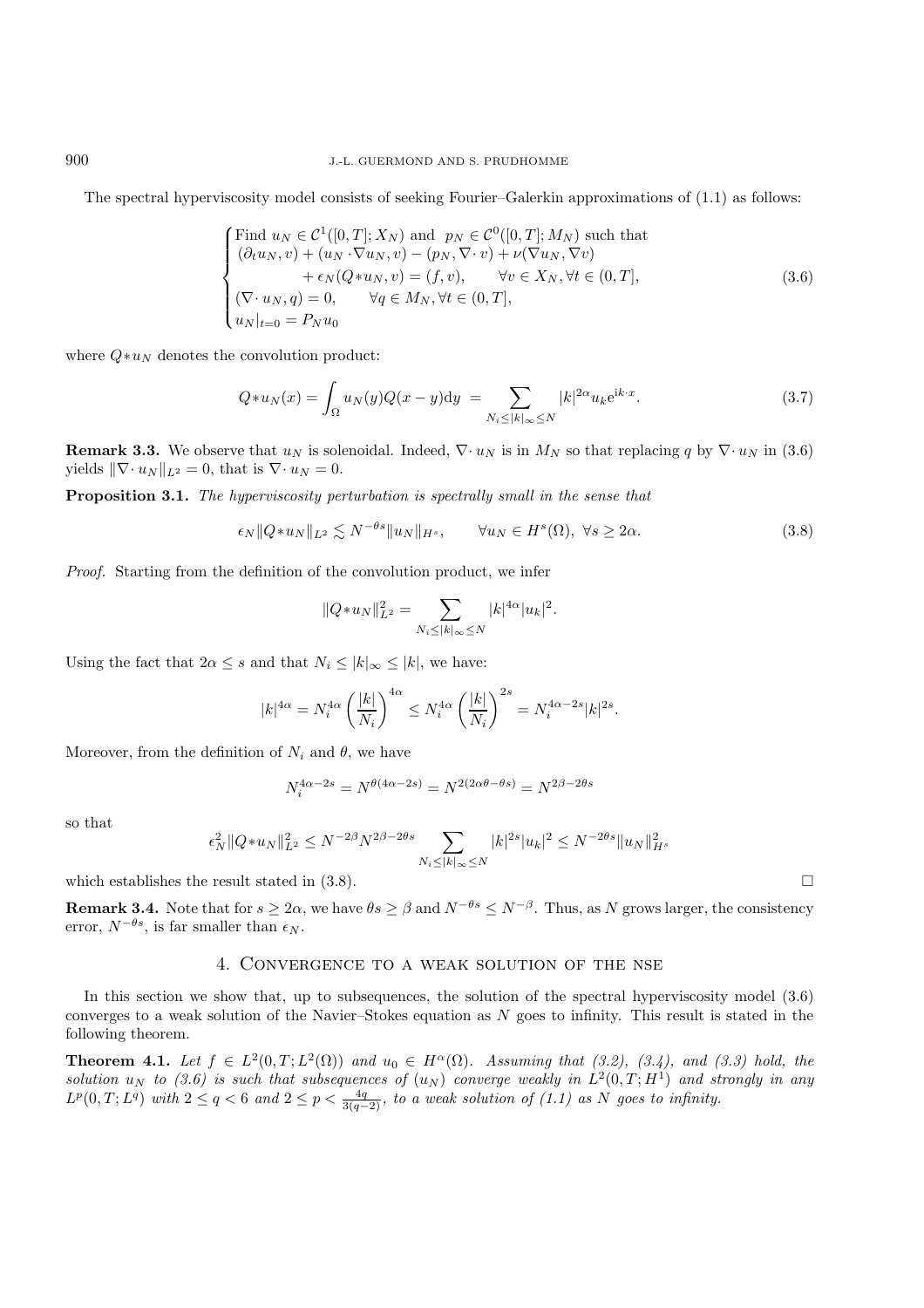#### 4.1. *A priori* **estimates**

The proof of Theorem 4.1 relies on several *a priori* estimates that are presented in the following lemmas.

**Lemma 4.1.** *Under the assumptions of Theorem 4.1, the solution to (3.6) satisfies*

$$
\|u_N\|_{L^\infty(L^2)} + \nu^{1/2} \|u_N\|_{L^2(H^1)} + \epsilon_N^{1/2} \|u_N\|_{L^2(H^\alpha)} \lesssim c.
$$

*Proof.* The argument is standard. We take the scalar product of the momentum equation in (3.6) with  $u_N$  and we integrate over  $[0, T]$ . Observing that

$$
\epsilon_N \|u_N\|_{H^{\alpha}}^2 = \epsilon_N \|u_N\|_{\dot{H}^{\alpha}}^2 = \epsilon_N(Q*u_N, u_N) + \epsilon_N \sum_{1 \le |k|_{\infty} < N_i} |k|^{2\alpha} |u_k|^2
$$

we need to estimate the last term in the above inequality. Using the fact that  $\epsilon_N = N_i^{-2\alpha}$  and that  $|k| \leq \sqrt{3}|k|_{\infty}$ , we have

$$
\epsilon_N \sum_{1 \leq |k|_{\infty} < N_i} |k|^{2\alpha} |u_k|^2 \leq 3^{\alpha} N_i^{-2\alpha} N_i^{2\alpha} \sum_{1 \leq |k|_{\infty} < N_i} |u_k|^2 \leq 3^{\alpha} \|u_N\|_{L^2}^2.
$$

As a result, since  $u_N$  is solenoidal (see Rem. 3.3) and using the above bound, we obtain

$$
||u_N||_{L^2}^2 + \nu ||u_N||_{L^2(H^1)}^2 + \epsilon_N ||u_N||_{L^2(H^\alpha)}^2 \lesssim ||u_0||_{L^2} + \frac{1}{2}||f||_{L^2(L^2)}^2 + (3^\alpha + \frac{1}{2})||u_N||_{L^2(L^2)}^2.
$$

The result is a consequence of Gronwall's lemma.

**Remark 4.1.** The proof of Lemma 4.1 suggests that instead of choosing  $\epsilon_N = N_i^{-2\alpha}$  we could have set  $\epsilon_N = \frac{3^{1-\alpha}}{2} \nu N_i^{2-2\alpha}$  since this choice yields

$$
\epsilon_N \sum_{1 \le |k|_{\infty} < N_i} |k|^{2\alpha} |u_k|^2 \le \frac{1}{2} \nu N_i^{2-2\alpha} N_i^{2\alpha-2} \sum_{1 \le |k|_{\infty} < N_i} |k|^2 |u_k|^2 \le \frac{1}{2} \nu \|u_N\|_{H^1}^2.
$$

As a result, we would have

$$
\frac{1}{2}\nu\|u_N\|_{H^1}^2 + \epsilon_N\|u_N\|_{H^\alpha}^2 \le \nu\|u_N\|_{H^1}^2 + \epsilon_N(Q*u_N, u_N),
$$

and the Gronwall argument used at the end of the proof of Lemma 4.1 would apply equally well. We chose not to use this definition since it involves the viscosity and would imply that the dimension of the attractor of (3.6) depends on  $\nu$ , an undesirable feature for a LES technique. Moreover, the fact that  $\epsilon_N$  does not depend on  $\nu$ suggests that some parts of the argumentation developed in this paper could apply also to the incompressible Euler equations.

**Lemma 4.2.** *Under the assumptions of Lemma 4.1, it holds*

$$
||u_N||_{L^p(H^{2/p})} + ||u_N||_{L^p(L^q)} \lesssim c
$$
, with  $\frac{3}{q} + \frac{2}{p} = \frac{3}{2}$ ,  $2 \le p, 2 \le q \le 6$ .

*Proof.* This result is standard and is a consequence of the interpolation inequality (see *e.g.* [9, p. 208]),  $||v||_{H^{2/p}} \lesssim$  $||v||_{L^2}^{1-2/p} ||v||_{H^1}^{2/p}$ , when  $2 \leq p$ , and the (compact) embedding  $H^{2/p}(\Omega) \subset L^q(\Omega)$  for  $1/q = 1/2 - 2/(3p)$ .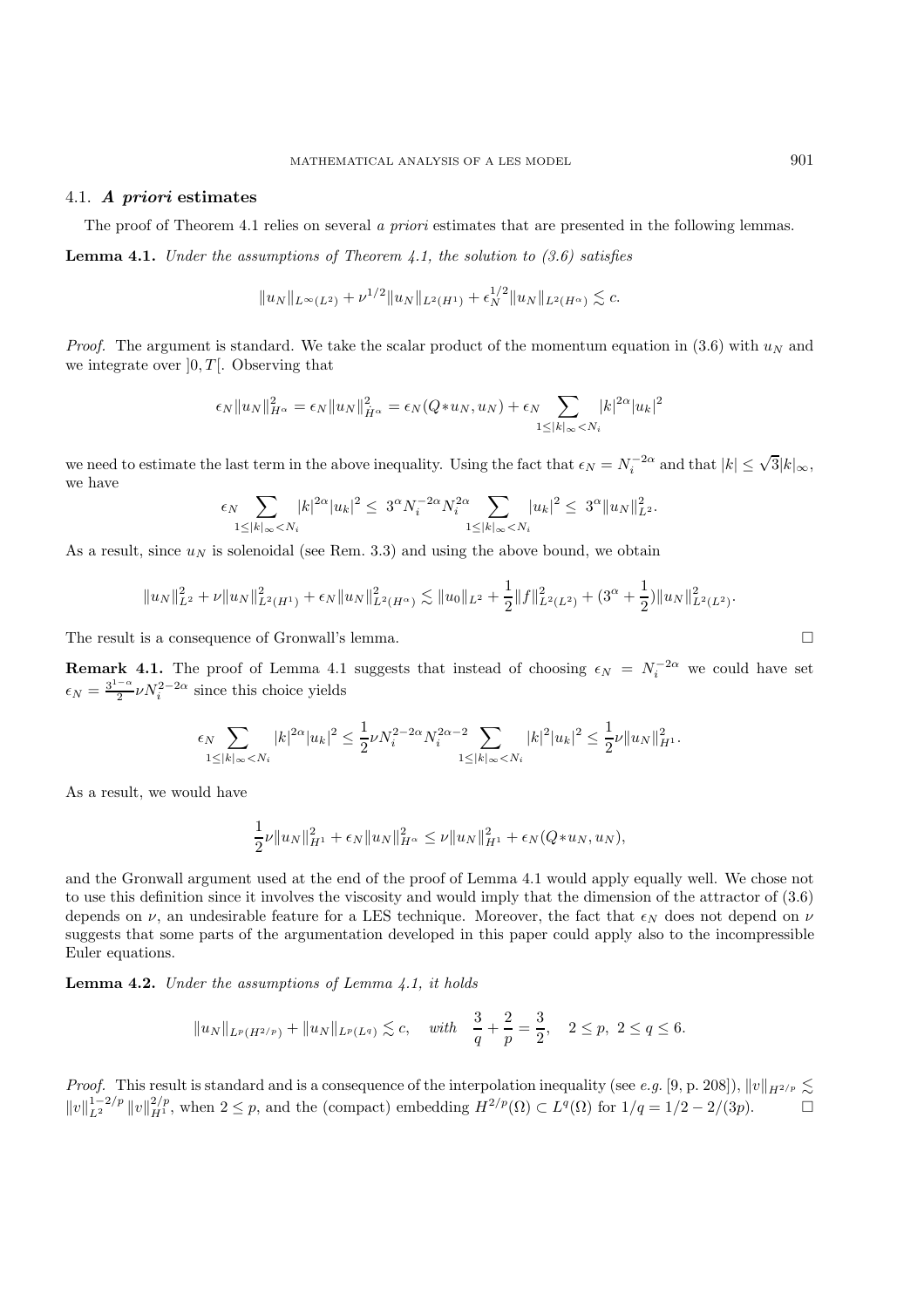**Lemma 4.3.** *Under the assumptions of Lemma 4.1, the solution to (3.6) satisfies*

$$
\|p_N\|_{L^{4/3}(L^2)}\lesssim c.
$$

*Proof.* First, we observe that  $\Delta : M_N \longrightarrow M_N$  is bijective. Then, we multiply the momentum equation in (3.6) by  $\nabla \Delta^{-1}p_N$  (note that  $\nabla \Delta^{-1}p_N \in X_N$  is an admissible test function). By using several integrations by parts, we obtain

$$
||p_N||_{L^2}^2 = (\nabla p_N, \nabla \Delta^{-1} p_N)
$$
  
=  $(-\partial_t u_N + \nu \Delta u_N - u_N \cdot \nabla u_N + f, \nabla \Delta^{-1} p_N)$   
=  $-(u_N \cdot \nabla u_N, \nabla \Delta^{-1} p_N),$  since  $u_N$  and  $f$  are solenoidal  
=  $-(\nabla \cdot (u_N \otimes u_N), \nabla \Delta^{-1} p_N)$   
=  $(u_N \otimes u_N, \nabla \nabla \Delta^{-1} p_N)$   
 $\lesssim ||u_N||_{L^4}^2 ||p_N||_{L^2}.$ 

As a result  $||p_N||_{L^2} \lesssim ||u_N||_{L^4}^2$ . The conclusion is a consequence of Lemma 4.2 with  $q = 4$  and  $p = \frac{8}{3}$ . **Lemma 4.4.** Let s be a real number such that  $s \geq 2\alpha - 1 > \frac{3}{2}$ . Under the assumptions of Lemma 4.1, the *solution to (3.6) satisfies*

$$
\|\partial_t u_N\|_{L^{4/3}(H^{-s})} \lesssim c.
$$

*Proof.* Since  $P_N \in \mathcal{L}(H^s(\Omega); H^s(\Omega))$  (see Lem. 3.1), for all  $v \in H^s(\Omega)$ , we have

$$
\epsilon_N(Q*u_N, P_Nv) \lesssim ||u_N||_{H^1} ||P_Nv||_{H^{2\alpha-1}} \lesssim ||u_N||_{H^1} ||v||_{H^s},
$$
  
\n
$$
\nu(\nabla u_N, \nabla P_Nv) \lesssim ||u_N||_{H^1} ||P_Nv||_{H^1} \lesssim ||u_N||_{H^1} ||v||_{H^s},
$$
  
\n
$$
(u_N \cdot \nabla u_N, P_Nv) \lesssim ||u_N||_{L^2} ||u_N||_{H^1} ||P_Nv||_{L^\infty} \lesssim ||u_N||_{H^1} ||v||_{H^s}, \quad s > \frac{3}{2},
$$
  
\n
$$
(p_N, \nabla \cdot P_Nv) \lesssim ||p_N||_{L^2} ||P_Nv||_{H^1} \lesssim ||p_N||_{L^2} ||v||_{H^s},
$$
  
\n
$$
(f, P_Nv) \lesssim ||f||_{L^2} ||P_Nv||_{L^2} \lesssim ||f||_{L^2} ||v||_{H^s}.
$$

Now, observing that  $(\partial_t u_N, v) = (\partial_t u_N, P_N v)$  for all  $v \in H^s(\Omega)$ , and using the discrete momentum equation, we obtain (provided  $v \neq 0$ )

$$
\frac{(\partial_t u_N, v)}{\|v\|_{H^s}} \lesssim \|f\|_{L^2} + \|u_N\|_{H^1} + \|p_N\|_{L^2}.
$$

The final statement is a consequence of Lemma 4.1 and Lemma 4.3.

#### 4.2. **Proof of Theorem 4.1**

We briefly outline the main steps of the proof for the arguments are quite standard.

Since  $u_N$  is bounded uniformly in  $L^p(0,T;H^{2/p}(\Omega))$ , such that  $2 \leq p \leq \infty$  and  $\partial_t u_N$  is bounded uniformly in  $L^{4/3}(0,T;H^{-s}(\Omega))$ , such that  $s \geq 2\alpha - 1$ , we infer from Aubin–Lions compacity lemma (see Lions [24, p. 57]) that there exists a subsequence  $(u_{N_l})$  converging weakly in  $L^2(0,T;H^1(\Omega))$  and strongly in any  $L^p(0,T;L^q(\Omega))$ , such that  $2 \le p < \frac{4q}{3(q-2)}$ , and that  $(\partial_t u_{N_l})$  converges weakly in  $L^{4/3}(0,T;H^{-s}(\Omega))$ . Moreover, since  $(p_N)$  is bounded uniformly in  $L^{4/3}(0, T; L^2(\Omega))$ , there exists a subsequence  $(p_{N_l})$  converging weakly in  $L^{4/3}(0, T; L^2(\Omega))$ . Let u and p denote these limits, and let v be a test function in  $L^4(0,T;H^s(\Omega))$ . Then

1)  $\int_{Q_T} \partial_t u_N \cdot v \to \int_{Q_T} \partial_t u \cdot v$ , since  $\partial_t u_N \to \partial_t u$  in  $L^{4/3}(H^{-s})$ . 2)  $\int_{Q_T} \nabla u_N : \nabla v \to \int_{Q_T} \nabla u : \nabla v$ , since  $\nabla v \in L^4(0,T;H^{s-1})$  and  $\nabla u_N \to \nabla u$  in  $L^2(L^2) \subset L^{4/3}(H^{-s+1})$ .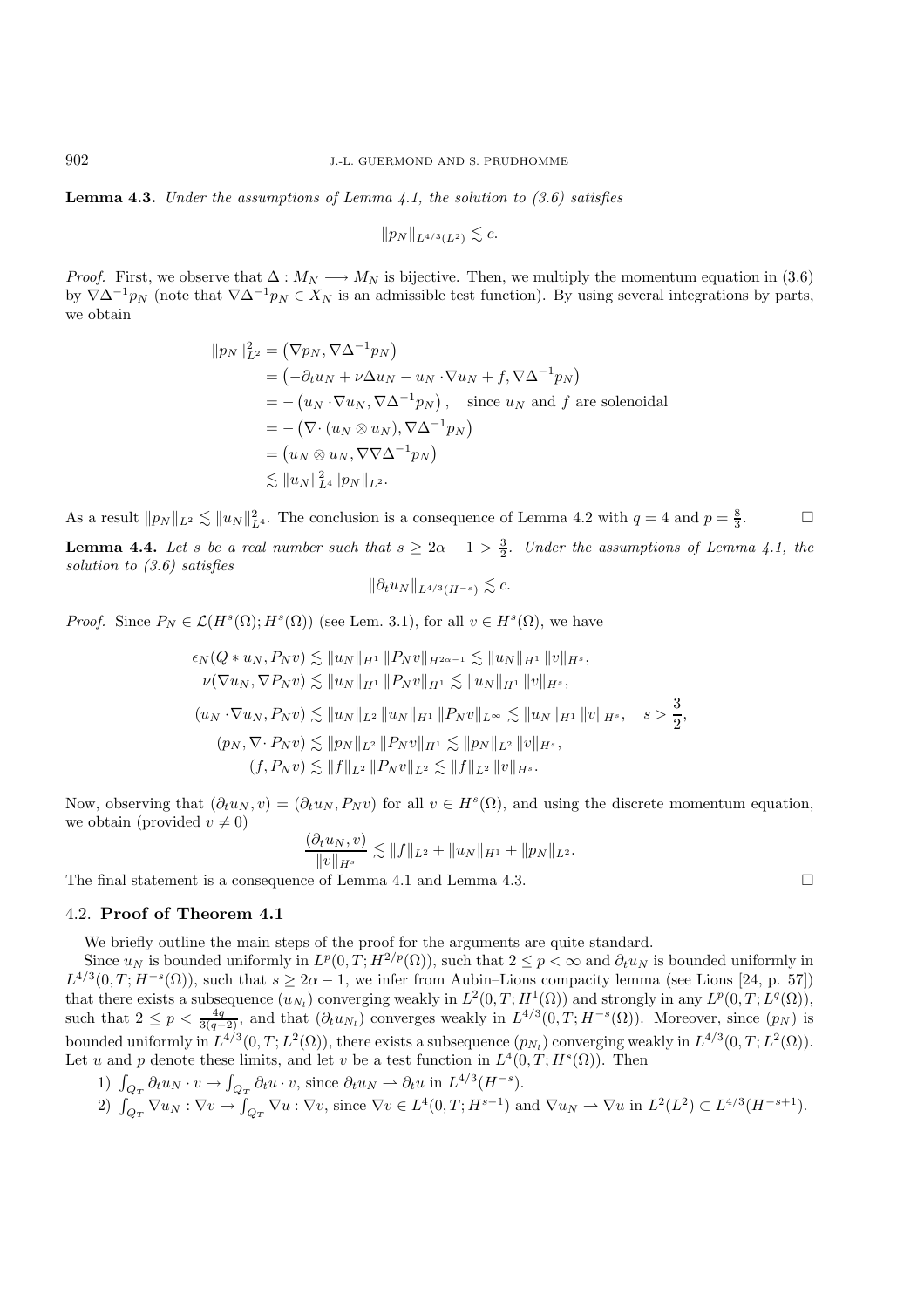- 3)  $\int_{Q_T} p_N \nabla \cdot v \to \int_{Q_T} p \nabla \cdot v$ , since  $p_N \to p$  in  $L^{4/3}(L^2)$  and  $\nabla \cdot v \in L^4(H^{s-1}) \subset L^{4/3}(L^2)$ .
- $4)$   $|\epsilon_N \int_{Q_T} v \cdot Q*u_N| \lesssim \epsilon_N \int_0^T \|u_N\|_{H^1} \|v\|_{H^s} \lesssim \epsilon_N \|u_N\|_{L^2(H^1)} \|v\|_{L^2(H^s)} \to 0.$
- 5) Since  $u_N \to u$  in  $L^4(L^2)$  and  $v \in L^4(H^s) \subset L^4(L^\infty)$ ,  $s > 3/2$ , we infer that  $v \otimes u_N \to v \otimes u$  in  $L^2(L^2)$ . Hence,  $\int_{Q_T} v \otimes u_N : \nabla u_N \to \int_{Q_T} v \otimes u : \nabla u$  since  $\nabla u_N \to \nabla u$  in  $L^2(L^2)$ .

Finally  $P_N u_0 = u_N(0) \to u(0)$  in  $H^{-s}(\Omega)$ ; hence,  $u(0) = u_0$ . The theorem is proved.

#### 5. Convergence to a dissipative solution of the nse

In this section, we show that the spectral hyperviscosity model  $(3.6)$  guarantees convergence, as N goes to infinity, to a dissipative solution of the Navier–Stokes equation (in the sense of Def. 1.1). This result is stated in the following theorem.

**Theorem 5.1.** *Let*  $f \in L^2(0,T;L^2(\Omega))$  *and*  $u_0 \in H^{\alpha}(\Omega)$ *. Assuming that* (3.2), (3.4), *and* (3.3) *hold, the solution*  $u_N$  to (3.6) is such that subsequences of  $(u_N)$  converge weakly in  $L^2(0,T;H^1)$  and strongly in any  $L^p(0,T;L^q)$  with  $2 \leq p < \frac{4q}{3(q-2)} < +\infty$ , to a dissipative solution of (1.1) as N goes to infinity.

#### 5.1. **Preliminaries**

Before proving Theorem 5.1, we establish some technical results. Let us define the following distributions

$$
Q_h(x) = (2\pi)^{-3} \sum_{|k|_{\infty} < N_i} |k|^{2\alpha} e^{ik \cdot x},
$$
  
\n
$$
Q_t(x) = (2\pi)^{-3} \sum_{N < |k|_{\infty}} |k|^{2\alpha} e^{ik \cdot x},
$$
  
\n
$$
S(x) = (2\pi)^{-3} \sum_{|k|_{\infty} \ge 0} |k|^{\alpha} e^{ik \cdot x}.
$$

Let us set  $\tilde{Q} = Q + Q_h + Q_t$ . It is clear that  $Q_t * v_N = 0$  for all  $v_N$  in  $X_N$ . Furthermore, we have  $S * S = \tilde{Q}$ , that is,  $(\tilde{Q} * v, w) = (S * v, S * w)$  for any sufficiently smooth functions v and w.

**Lemma 5.1.** *Let*  $0 < \gamma < 2\alpha$ *, then*  $\forall u \in H^{\gamma}(\Omega)$ *,*  $\forall v \in L^{2}(\Omega)$ *,*  $\forall \phi \in L^{\infty}(\Omega)$ *, the following bound holds:* 

$$
\epsilon_N|(Q_h*u,v\phi)|\lesssim N^{-\theta\gamma}\|u\|_{H^\gamma}\|v\|_{L^2}\|\phi\|_{L^\infty}.
$$

*Proof.* From Hölder's inequality, we immediately obtain:

$$
\epsilon_N|(Q_h*u,v\phi)|\leq \epsilon_N\|Q_h*u\|_{L^2}\|v\|_{L^2}\|\phi\|_{L^\infty}.
$$

From the definition of  $Q_h$  we derive

$$
\epsilon_N^2 \|Q_h * u\|_{L^2}^2 \lesssim \epsilon_N^2 \sum_{|k|_{\infty} < N_i} |k|^{4\alpha} |u_k|^2
$$
\n
$$
\lesssim N_i^{-4\alpha} N_i^{4\alpha - 2\gamma} \sum_{|k|_{\infty} < N_i} |k|^{2\gamma} |u_k|^2
$$
\n
$$
\lesssim N_i^{-2\gamma} \|u\|_{H^\gamma}^2 = N^{-2\theta\gamma} \|u\|_{H^\gamma}^2.
$$

The conclusion is now straightforward.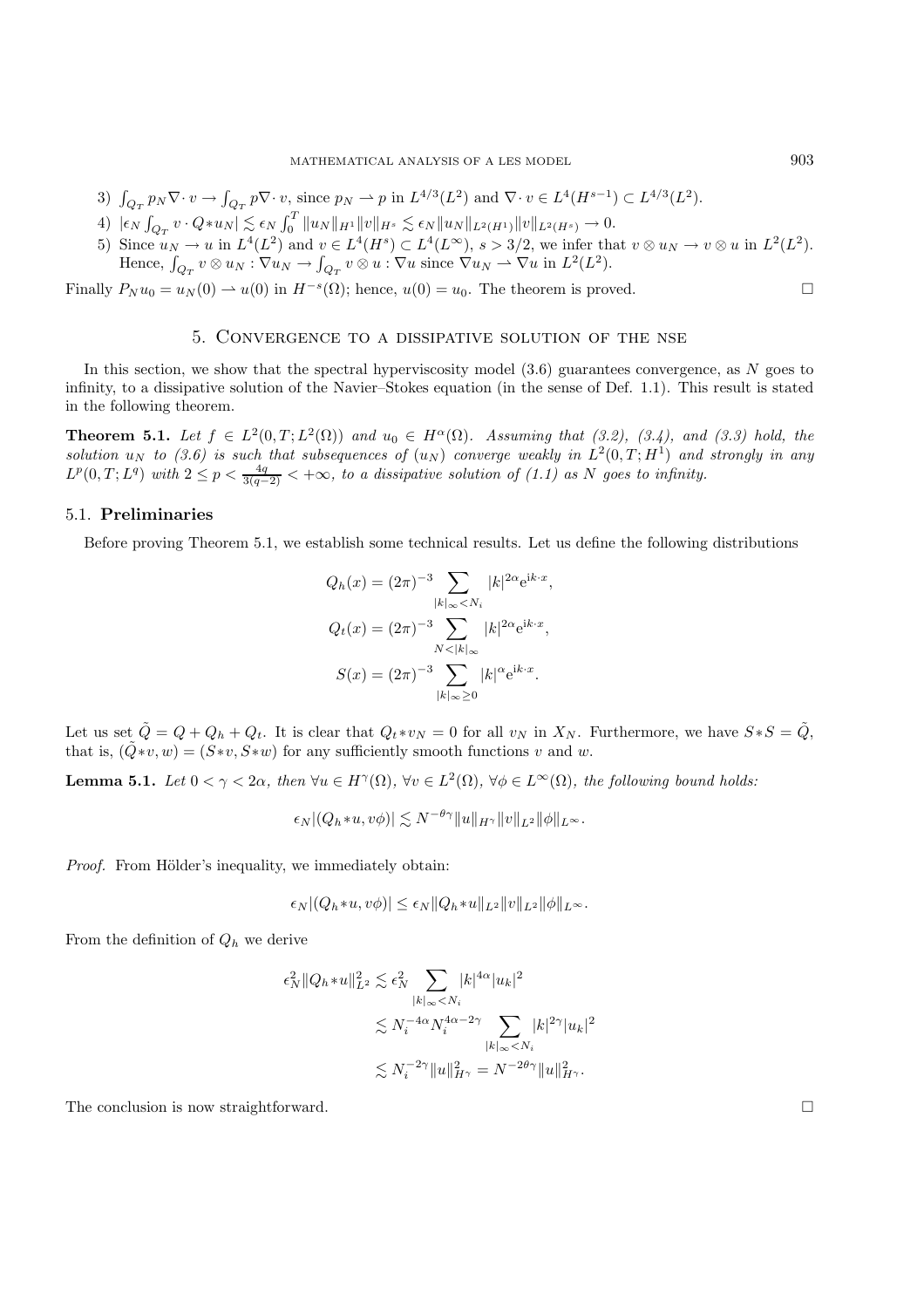**Lemma 5.2.** *Let* s *be a real number such that*  $s > \frac{3}{2} + \alpha$ . The following estimate holds for all  $u \in H^{\alpha-1}(\Omega)$ *and all*  $\phi \in H^s(\Omega)$ *,* 

$$
||S*(u\phi) - (S*u)\phi||_{L^2} \lesssim ||u||_{H^{\alpha-1}} ||\phi||_{H^s}.
$$

*Proof.* First, it is clear that

$$
S*(u\phi) = \sum_{k \in \mathbb{Z}^3} |k|^{\alpha} \sum_{l+l'=k} u_l \phi_{l'} e^{ik \cdot x},
$$
  

$$
(S*u)\phi = \sum_{l \in \mathbb{Z}^3} \sum_{l' \in \mathbb{Z}^3} |l|^{\alpha} u_l \phi_{l'} e^{i(l+l') \cdot x}.
$$

Then, it follows that

$$
||S*(u\phi) - (S*u)\phi||_{L^{2}}^{2} = \sum_{k \in \mathbb{Z}^{3}} \left( \sum_{l+l'=k} (|k|^{\alpha} - |l|^{\alpha}) u_{l} \phi_{l'} \right)^{2}
$$
  
\n
$$
\leq \sum_{k \in \mathbb{Z}^{3}} \left( \sum_{l+l'=k, l' \neq 0} |l'|^{2s} \phi_{l'}^{2} \right) \left( \sum_{l+l'=k, l' \neq 0} \frac{(|k|^{\alpha} - |l|^{\alpha})^{2}}{|l'|^{2s}} u_{l}^{2} \right)
$$
  
\n
$$
\lesssim ||\phi||_{H^{s}}^{2} \sum_{k \in \mathbb{Z}^{3}} \sum_{l \neq k, l \in \mathbb{Z}^{3}} \frac{(|k|^{\alpha} - |l|^{\alpha})^{2}}{|k-l|^{2s}} u_{l}^{2}
$$
  
\n
$$
\lesssim ||\phi||_{H^{s}}^{2} \sum_{l \in \mathbb{Z}^{3}} (1 + |l|^{2})^{\alpha-1} u_{l}^{2} \sum_{l \neq k, k \in \mathbb{Z}^{3}} \frac{(|k|^{\alpha} - |l|^{\alpha})^{2}}{|k-l|^{2s}(1 + |l|^{2})^{\alpha-1}}.
$$

Let us denote by  $I(l)$  the second series in the last right-hand side.

$$
I(l)=\sum_{l\neq k,\,k\in\mathbb{Z}^3}\frac{(|k|^\alpha-|l|^\alpha)^2}{|k-l|^{2s}(1+|l|^2)^{\alpha-1}}=\sum_{k\neq 0,\,k\in\mathbb{Z}^3}\frac{(|k+l|^\alpha-|l|^\alpha)^2}{|k|^{2s}(1+|l|^2)^{\alpha-1}}.
$$

Inspection reveals that this series is absolutely convergent if  $2s > 3+2\alpha$  and bounded uniformly with respect to *l*. Then, the conclusion follows easily.  $\Box$ 

**Lemma 5.3.** Let s be a real number such that  $s > \frac{3}{2} + \alpha$ . The following estimate holds for all  $u \in H^{\alpha}(\Omega)$  and  $all \phi \in H^s(\Omega)$ ,

$$
\|u\phi\|_{H^\alpha} \lesssim \|u\|_{H^\alpha}\|\phi\|_{H^s}.
$$

*Proof.* The proof is similar to that of Lemma 5.2. □

#### 5.2. **Proof of Theorem 5.1**

Let  $\phi$  be a non negative function infinitely differentiable and compactly supported in  $(0, T)$  (or at least in  $\mathcal{D}(0,T;H^s(\Omega))$  with  $s>\frac{3}{2}+\alpha$ ). Testing the momentum equation in (3.6) by  $P_N(u_N\phi)$ , we obtain:

$$
(\partial_t u_N, P_N(u_N\phi)) + (u_N \cdot \nabla u_N, P_N(u_N\phi)) - (p_N, \nabla \cdot P_N(u_N\phi))
$$
  
+  $\nu(\nabla u_N, \nabla P_N(u_N\phi)) + \epsilon_N(Q*u_N, P_N(u_N\phi)) = (f, P_N(u_N\phi))$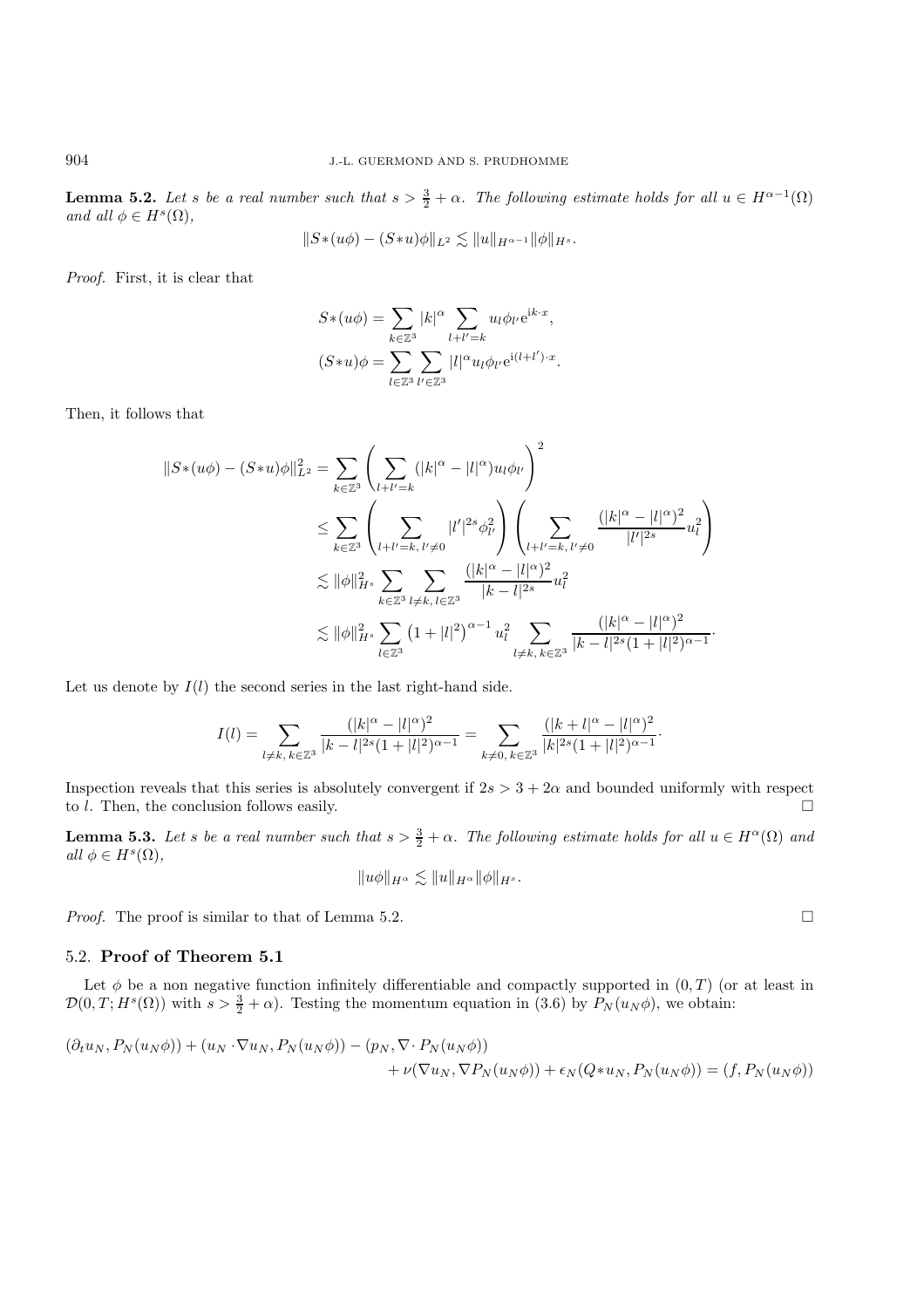**Step 1.** We have  $\int_0^T (\partial_t u_N, P_N(u_N \phi)) = \int_0^T (\partial_t u_N, u_N \phi) = -\frac{1}{2} \int_0^T (u_N^2, \partial_t \phi)$  and the limit is  $-\frac{1}{2} \int_0^T (u^2, \partial_t \phi)$ since  $u_N^2 \to u^2$  in  $L^p(L^1)$  for any  $2 \le p < \infty$ .

**Step 2.** Since  $P_N$  commutes with differentiation operators, the viscous term yields  $\int_0^T (\nabla u_N, \nabla P_N(u_N \phi))$  =  $\int_{0}^{T} (\nabla u_{N}, \nabla (u_{N}\phi)) = \int_{0}^{T} (|\nabla u_{N}|^{2}, \phi) - (\frac{1}{2}|u_{N}|^{2}, \Delta \phi)$ . The second term clearly converges to  $-(\frac{1}{2}|u|^{2}, \Delta \phi)$  since  $u_N^2 \to u^2$  in  $L^p(L^1)$  for any  $2 \leq p < \infty$ . For the other term we proceed as follows:

$$
\int_0^T (|\nabla u_N|^2, \phi) = \int_0^T (|\nabla (u_N - u + u)|^2, \phi)
$$
  
= 
$$
\int_0^T (|\nabla (u_N - u)|^2 + 2\nabla (u_N - u) : \nabla u + |\nabla u|^2, \phi).
$$

The second term in the right-hand side goes to zero since  $u_N \rightharpoonup u$  in  $L^2(H^1)$ . As a result lim inf  $\int_0^T (|\nabla u_N|^2, \phi) \ge$  $\int_0^T (|\nabla u|^2, \phi)$ . That is,

$$
\liminf_{N \to +\infty} \int_0^T (\nabla u_N, \nabla P_N(u_N \phi)) \ge \int_0^T (|\nabla u|^2, \phi) - \left(\frac{1}{2}|u|^2, \Delta \phi\right).
$$

**Step 3.** Again, owing to the commutation of  $P_N$  with differentiation operators, and because  $u_N$  is solenoidal, we have for the pressure term  $\int_0^T (p_N, \nabla \cdot (P_N(u_N \phi))) = \int_0^T (p_N, \nabla \cdot (u_N \phi)) = \int_0^T (p_N u_N, \nabla \phi)$ . As a result,

$$
\int_0^T (p_N, \nabla \cdot (P_N(u_N \phi))) \to \int_0^T (pu, \nabla \phi)
$$

since  $p_N \rightharpoonup p$  in  $L^{4/3}(L^2)$  and  $u_N \nabla \phi \rightharpoonup u \nabla \phi$  in  $L^4(L^2)$ .

**Step 4.** For the hyperviscosity term we proceed as follows. Since  $Q * u_N \in X_N$ , we have

$$
\epsilon_N(Q*u_N, P_N(u_N\phi)) = \epsilon_N(Q*u_N, u_N\phi),
$$
  
\n
$$
= \epsilon_N\left(\left(\tilde{Q} - Q_h - Q_t\right)*u_N, u_N\phi\right),
$$
  
\n
$$
= \epsilon_N\left(\tilde{Q}*u_N, u_N\phi\right) - \epsilon_N(Q_h*u_N, u_N\phi),
$$
  
\n
$$
= \epsilon_N(S*u_N, S*(u_N\phi)) - \epsilon_N(Q_h*u_N, u_N\phi),
$$
  
\n
$$
= \epsilon_N(|S*u_N|^2, \phi) + R_1 + R_2
$$

where the two remainders are defined as  $R_1 = \epsilon_N (S * u_N, S * (u_N \phi) - (S * u_N) \phi)$  and  $R_2 = -\epsilon_N (Q_h * u_N, u_N \phi)$ . Then

$$
|R_{1}| \leq \epsilon_{N} \|S*u_{N}\|_{L^{2}} \|S*(u_{N}\phi) - (S*u_{N})\phi\|_{L^{2}},
$$
  
\n
$$
\lesssim \epsilon_{N} \|u_{N}\|_{H^{\alpha}} \|u_{N}\|_{H^{\alpha-1}} \|\phi\|_{H^{s}},
$$
  
\n
$$
\lesssim \epsilon_{N} \|u_{N}\|_{H^{\alpha}} \|u_{N}\|_{L^{2}}^{1-\gamma} \|u_{N}\|_{H^{\alpha}}^{2} \|\phi\|_{H^{s}},
$$
  
\n
$$
\lesssim \epsilon_{N}^{\frac{1}{2\alpha}} (\epsilon_{N}^{\frac{1}{2}} \|u_{N}\|_{H^{\alpha}})^{2-\frac{1}{\alpha}} \|\phi\|_{H^{s}},
$$
  
\n
$$
\lesssim \epsilon_{N}^{\frac{1}{2\alpha}} (\epsilon_{N} \|u_{N}\|_{H^{\alpha}})^{2-\frac{1}{\alpha}} \|\phi\|_{H^{s}},
$$
  
\n
$$
\lesssim \epsilon_{N}^{\frac{1}{2\alpha}} (\epsilon_{N} \|u_{N}\|_{H^{\alpha}}^{2} + \|\phi\|_{H^{s}}^{2\alpha}).
$$
  
\nSee Lemma 5.2,  $s > \frac{3}{2} + \alpha$ ,  
\nInterp. ineq.,  $\gamma = \frac{\alpha - 1}{\alpha}$ ,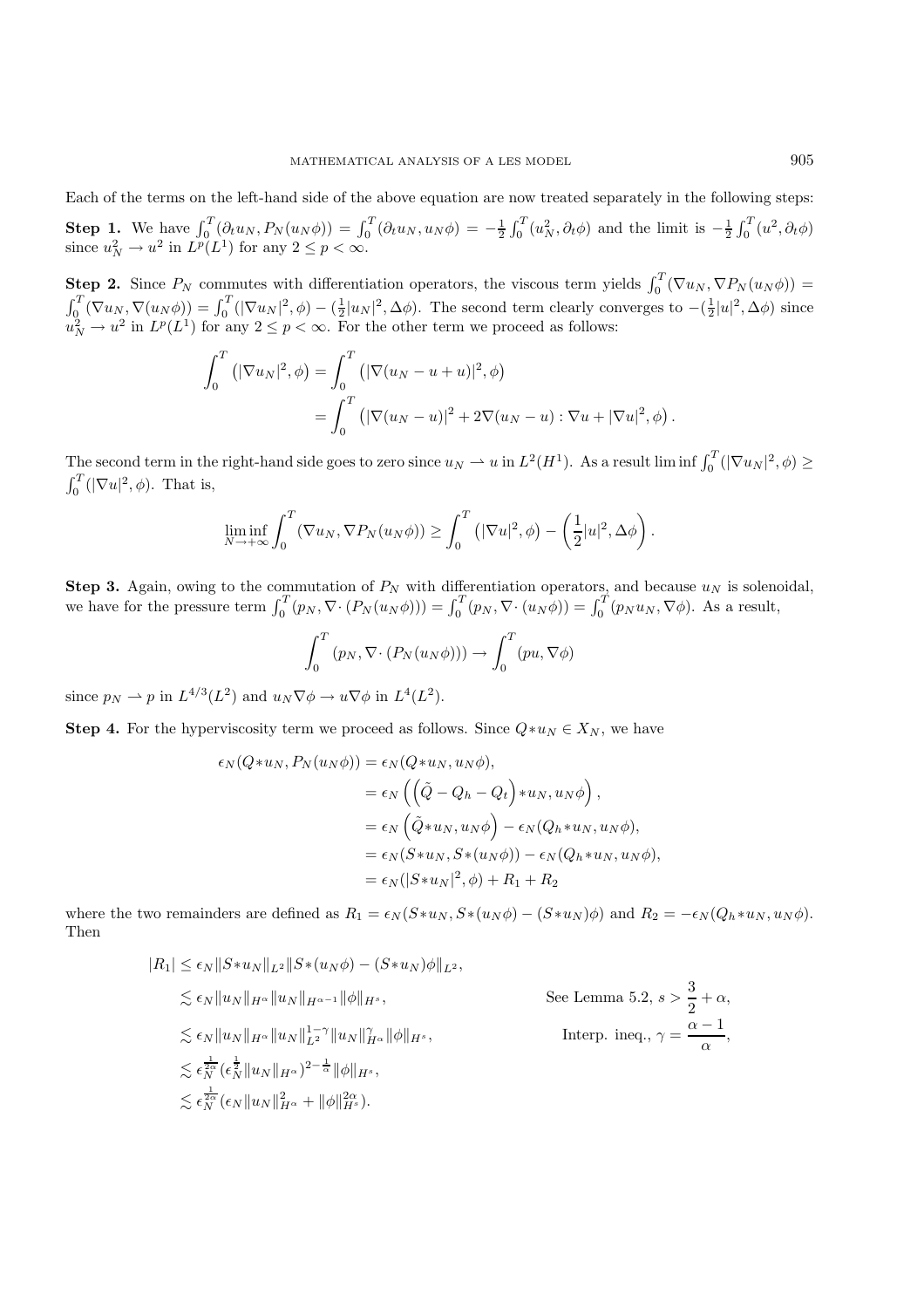Then, it is clear that  $\int_0^T |R_1| \to 0$  as  $N \to +\infty$ . Concerning the second remainder we use Lemma 5.1 with  $\gamma = 1$ . Then

$$
\int_0^T |R_2| \lesssim N^{-\theta} ||\phi||_{L^{\infty}(L^{\infty})} \int_0^T (||u_N||_{H^1}^2 + ||u_N||_{L^2}^2)
$$

so that  $\int_0^T |R_2| \to 0$  as  $N \to +\infty$ . As a result, lim inf  $\int_0^T \epsilon_N(Q*u_N, P_N(u_N\phi)) \ge 0$ .

**Step 5.** Unsurprisingly, the treatment of the nonlinear term poses the greatest difficulties. We make here full use of the hypotheses on  $\alpha$  and  $\epsilon_N$  in (3.2) and (3.4). Defining  $R = (u_N \cdot \nabla u_N, P_N(u_N \phi) - u_N \phi)$  and because  $u_N$ is solenoidal, we have

$$
(u_N \cdot \nabla u_N, P_N(u_N \phi)) = (u_N \cdot \nabla u_N, u_N \phi) + R = -\left(\frac{1}{2}|u_N|^2 u_N, \nabla \phi\right) + R.
$$

Since  $u_N \to u$  in  $L^{4-\delta}(L^3)$ , for all  $0 < \delta < 1$ , we infer  $|u_N|^2 u_N \to |u|^2 u$  in  $L^{\frac{4-\delta}{3}}(L^1)$ . As a result,

$$
-\int_0^T \left(\frac{1}{2}|u_N|^2 u_N, \nabla \phi\right) \to -\int_0^T \left(\frac{1}{2}|u|^2 u, \nabla \phi\right), \quad \text{as } N \to +\infty.
$$

For the remainder  $R$  we have

$$
|R| = |(u_N \cdot \nabla u_N, P_N(u_N \phi) - u_N \phi)|,
$$
  
\n
$$
\lesssim ||u_N||_{L^4}^2 ||\nabla (P_N(u_N \phi) - u_N \phi)||_{L^2},
$$
  
\n
$$
\lesssim N^{1-\alpha} ||u_N||_{L^4}^2 ||u_N \phi||_{H^{\alpha}},
$$
 Approximation property,  
\n
$$
\lesssim N^{1-\alpha} ||u_N||_{L^4}^2 ||u_N||_{H^{\alpha}} ||\phi||_{H^s},
$$
 Lemma 5.3.

To bound  $||u_N||_{L^4}$  we proceed as follows.

$$
||u_N||_{L^4}^2 \lesssim ||u_N||_{H^r}^2,
$$
 Sobolev emb.,  $\frac{1}{4} = \frac{1}{2} - \frac{r}{3}, r = \frac{3}{4},$   
 $\lesssim ||u_N||_{L^2}^{2(1-\gamma)} ||u_N||_{H^\alpha}^{2\gamma},$ Interp. inq.,  $\gamma \alpha = r, \gamma = \frac{3}{4\alpha},$   
 $\lesssim ||u_N||_{H^\alpha}^{\frac{3}{2\alpha}}.$ 

At this point, there are two possibilities: either  $\frac{3}{2\alpha} \leq 1$  or  $\frac{3}{2\alpha} > 1$ . If  $\alpha < \frac{3}{2}$ , then

$$
||u_N||_{L^4}^2 \lesssim ||u_N||_{H^{\alpha}} ||u_N||_{H^{\alpha}}^{\frac{3}{2\alpha}-1},
$$
  

$$
\lesssim N^{\frac{3}{2}-\alpha} ||u_N||_{H^{\alpha}} ||u_N||_{L^2}^{\frac{3}{2\alpha}-1},
$$
 Inverse inequality.

Then, it is clear that

$$
|R| \lesssim N^{\frac{5}{2}-2\alpha} \|u_N\|_{H^\alpha}^2 \|\phi\|_{H^s} = N^{\frac{5}{2}-2\alpha+\beta} \epsilon_N \|u_N\|_{H^\alpha}^2 \|\phi\|_{H^s}.
$$

That is to say, owing to the hypotheses (3.2) and (3.4), we have  $\int_0^T |R| \to 0$  as  $N \to +\infty$ .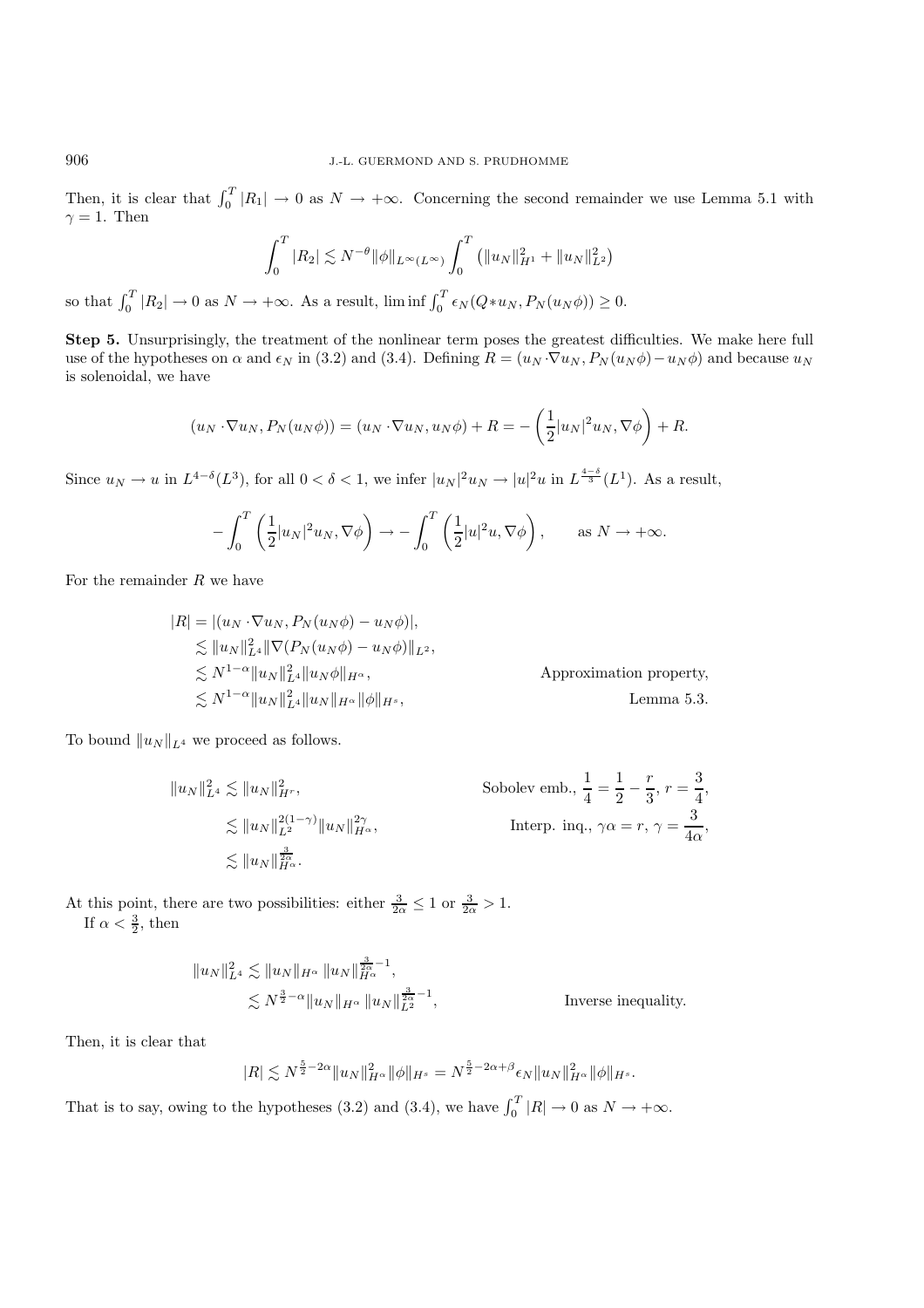On the other hand, if  $\alpha \geq \frac{3}{2}$ , then

$$
|R| \lesssim N^{1-\alpha} \|u_N\|_{H^{\alpha}}^{1+\frac{3}{2\alpha}} \|\phi\|_{H^s},
$$
  
\n
$$
\lesssim N^{1-\alpha+\frac{\beta}{2}(1+\frac{3}{2\alpha})} \left(\epsilon_N \|u_N\|_{H^{\alpha}}^2\right)^{\frac{1}{2}(1+\frac{3}{2\alpha})} \|\phi\|_{H^s},
$$
  
\n
$$
\lesssim N^{1-\alpha+\frac{\beta}{2}(1+\frac{3}{2\alpha})} \left(\epsilon_N \|u_N\|_{H^{\alpha}}^2 + \|\phi\|_{H^s}^r\right),
$$
  
\n
$$
\frac{1}{r} + \frac{3+2\alpha}{4\alpha} = 1.
$$

Then again, owing to the hypothesis (3.4), it is clear that  $\int_0^T |R| \to 0$  as  $N \to +\infty$ . The theorem is proved.  $\Box$ 

## 6. Concluding remarks

We have proposed in this paper a spectral hyperviscosity model that regularizes the Navier–Stokes equations, provides solutions that converge to dissipative weak solutions of the Navier–Stokes equations when the cutoff goes to infinity, and preserves spectral accuracy for smooth solutions. To the best of our knowledge, none of the existing LES spectral techniques satisfy more than one of these properties. Numerical experiments will be initiated to validate these theoretical results and to compare the behavior of the spectral hyperviscosity model with other existing LES spectral techniques.

The model proposed here may seem to be crude when compared with those currently proposed in the turbulence literature. In particular, the model does not account for the so-called back-scatter effect. Further work is certainly necessary to understand the mathematical implications of such a phenomenon.

Another annoying issue is that the present discussion is restricted to periodic boundary conditions, whereas most engineering applications targeted by LES involve complex geometry where the periodicity hypothesis does not hold. We are currently extending the present work to account for this major objection, in particular by working with finite elements. The major obstacle in the way is that the nice pressure estimate of Lemma 4.3 is no longer available. This estimate must be replaced by estimates in  $L^{\frac{5}{4}}(L^{\frac{5}{3}})$  which seem to be technically difficult to obtain with finite elements. We refer the interested reader to the Appendix of the paper of Caffarelli, Kohn, and Nirenberg [4].

Acknowledgements. The first author gratefully acknowledges the support of CNRS and of the Texas Institute for Computational and Applied Mathematics under a TICAM Visiting Faculty Fellowship.

# **REFERENCES**

- [1] N.A. Adams and S. Stolz, A subgrid-scale deconvolution approach for shock capturing. J. Comput. Phys. **178** (2002) 391–426.
- [2] C. Basdevant, B. Legras, R. Sadourny and M. Béland, A study of barotropic model flows: intermittency, waves and predictability. J. Atmospheric Sci. **38** (1981) 2305–2326.
- [3] H. Brezis, Analyse Fonctionnelle, Théorie et Applications. Masson, Paris (1983).
- [4] L. Caffarelli, R. Kohn and L. Nirenberg, Partial regularity of suitable weak solutions of the Navier-Stokes equations. Comm. Pure Appl. Math. **35** (1982) 771–831.
- [5] G.-Q. Chen, Q. Du and E. Tadmor, Spectral viscosity approximations to multidimensionnal scalar conservation laws. Math. Comp. **61** (1993) 629–643.
- [6] S. Chen, C. Foias, D.D. Holm, E. Olson, E.S. Titi and S. Wynne, A connection between the Camassa-Holm equation and turbulent flows in channels and pipes. Phys. Fluids **11** (1999) 2343–2353.
- [7] J.P. Chollet and M. Lesieur, Parametrization of small scales of three-dimensional isotropic turbulence utilizing spectral closures. J. Atmospheric Sci. **38** (1981) 2747–2757.
- [8] G.-H. Cottet, D. Jiroveanu and B. Michaux, Vorticity dynamics and turbulence models for Large-Eddy Simulations. ESAIM: M2AN **37** (2003) 187–207.
- [9] C.R. Doering and J.D. Gibbon, Applied analysis of the Navier–Stokes equations. Cambridge texts in applied mathematics, Cambridge University Press (1995).
- [10] J. Duchon and R. Robert, Inertial energy dissipation for weak solutions of incompressible Euler and Navier-Stokes equations. Nonlinearity **13** (2000) 249–255.